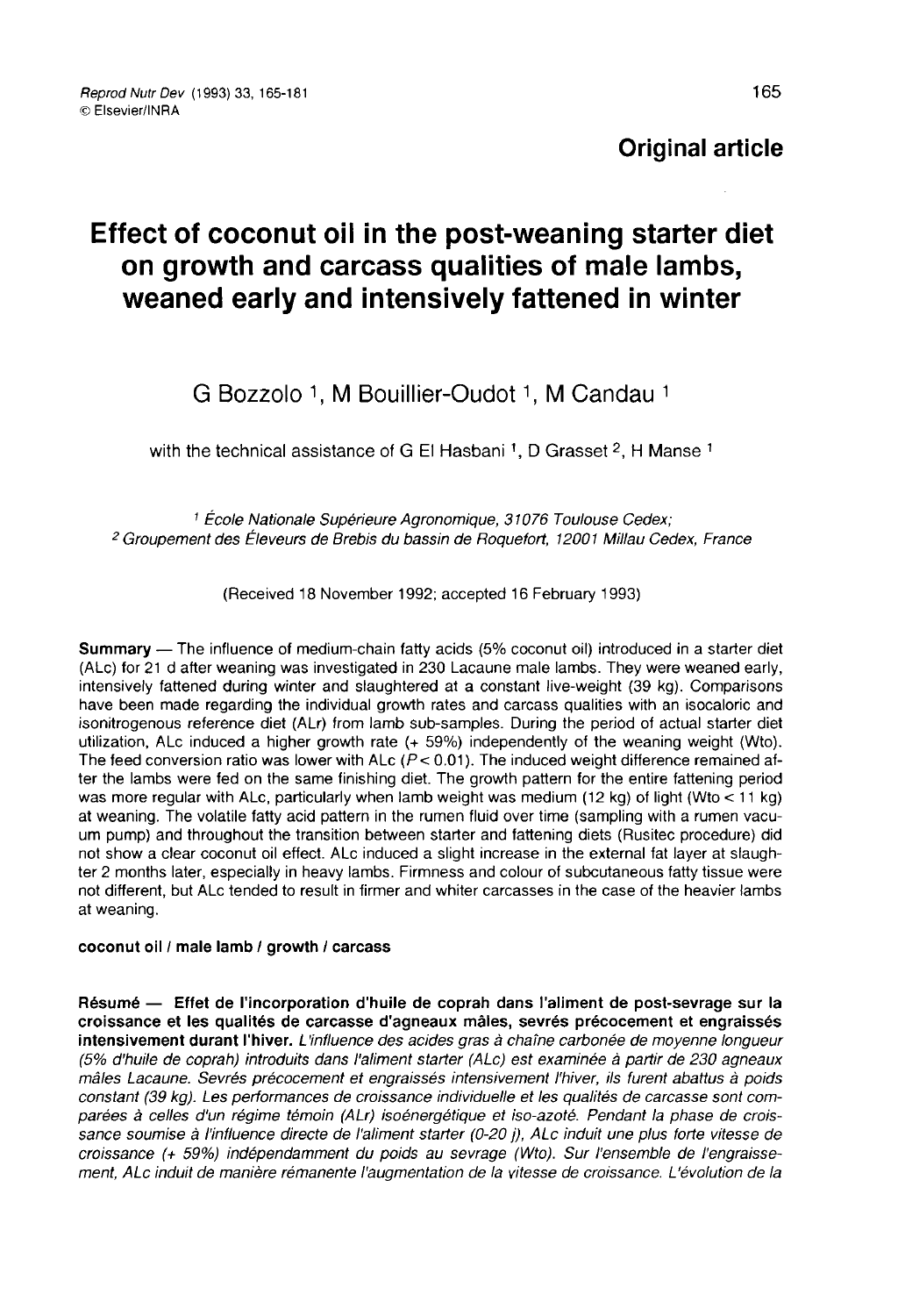courbe de croissance est plus régulière avec ALc, particulièrement quand les agneaux sont d'un poids moyen (12 kg) ou léger (Wto < 11 kg). Durant la période de démarrage, l'indice de consommation est plus faible avec ALc. L'évolution des profils d'acides gras volatils dans le rumen et en fermenteur (Rusitec) durant la transition entre les régimes de démarrage et d'engraissement ne montre pas d'effet de l'huile de coprah. ALc produit un léger accroissement du recouvrement du gras externe, deux mois plus tard, surtout chez les agneaux lourds au départ. Dans l'ensemble, fermeté et couleur du tissu gras sous-cutané ne diffèrent pas. Cependant, les agneaux lourds au sevrage tendent à pré senter des carcasses plus fermes et plus blanches.

huile de coprah / agneau mâle / croissance / carcasse

#### INTRODUCTION

The production of male lambs intensively fed indoors on concentrates causes several problems. Feeding large amounts of high starch diet to lambs results in a high rate of propionic fermentation in the rumen. This trend produces inadequate carcasses which often exhibit coloured oily subcutaneous fats (Garton et al, 1972; Molénat and Thériez, 1973; Ørskov et al, 1975; Busboom et al, 1981). In another connection, compensatory growth adjustments take place when lambs are able to govern their own apetite (Andrews and Ørskov, 1970; Ferrell et al, 1986; Turgeon et al, 1986). The regularity of the growth curve consequently depends on growth rate in the post-weaning stage as lambs enter the feed-lot. Water retention in tissues and intensive protein anabolism (Ferrell et al, 1986) could result if this adjustment occurs later in the finishing stage, ie when lambs have reached up 30% of their live weight at maturity and when lipid deposition is normally increasing. These 2 events could conflict with building up good quality fat deposits.

Therefore growth rate always depends on the starter diet provided during the tran-Therefore growth rate always depends<br>on the starter diet provided during the tran-<br>sitory post-weaning stage 'if markedly de-<br>pressed growth appears at the outset of pressed growth appears at the outset of this stage, compensatory growth could take place later. This starter diet must provide medicinal protection for stressed lambs and offer an easily convertible energy substrate. This is necessary since these lambs are temporarily confronted with a deficient energy intake. In most cases, it leads to delayed growth or even to weight loss (Bénévent, 1971; Lane and Albrecht, 1991). in this instance, the starter diet must also compensate the lack of efficiency of the enzymatic gut system, which at this stage is still underdeveloped, particularly as regards starch digestion (Leat and Harrison, 1975). During this stage, the use of dietary medium chain fatty acids to supply energy demand showed a high level of efficiency with monogastric animals (Frost and Wells, 1981; Benevenga et al, 1989; Cera et al, 1989 for piglets; Jensen et al, 1986, for infants). Regarding preruminant lambs, Aurousseau et al (1973) have suggested that the introduction of coconut oil in a milk-replacer diet has a direct effect on growth rate. They also noticed a remaining effect on fatness qualities in these lambs if the latter were weaned and fattened indoors. Sutton et al (1983) reported a reduction of the butyric, isobutyric and isovaleric acid contents in the ruminal fluid induced by coconut oil fatty acids. It is known that these volatile fatty acids are inductors of odd and branched subcutaneous fatty acids (Garton et al, 1972). In coconut oil, lauric acid is well distributed. In addition, with its immediate hepatic energy use, it can be transformed into myristic and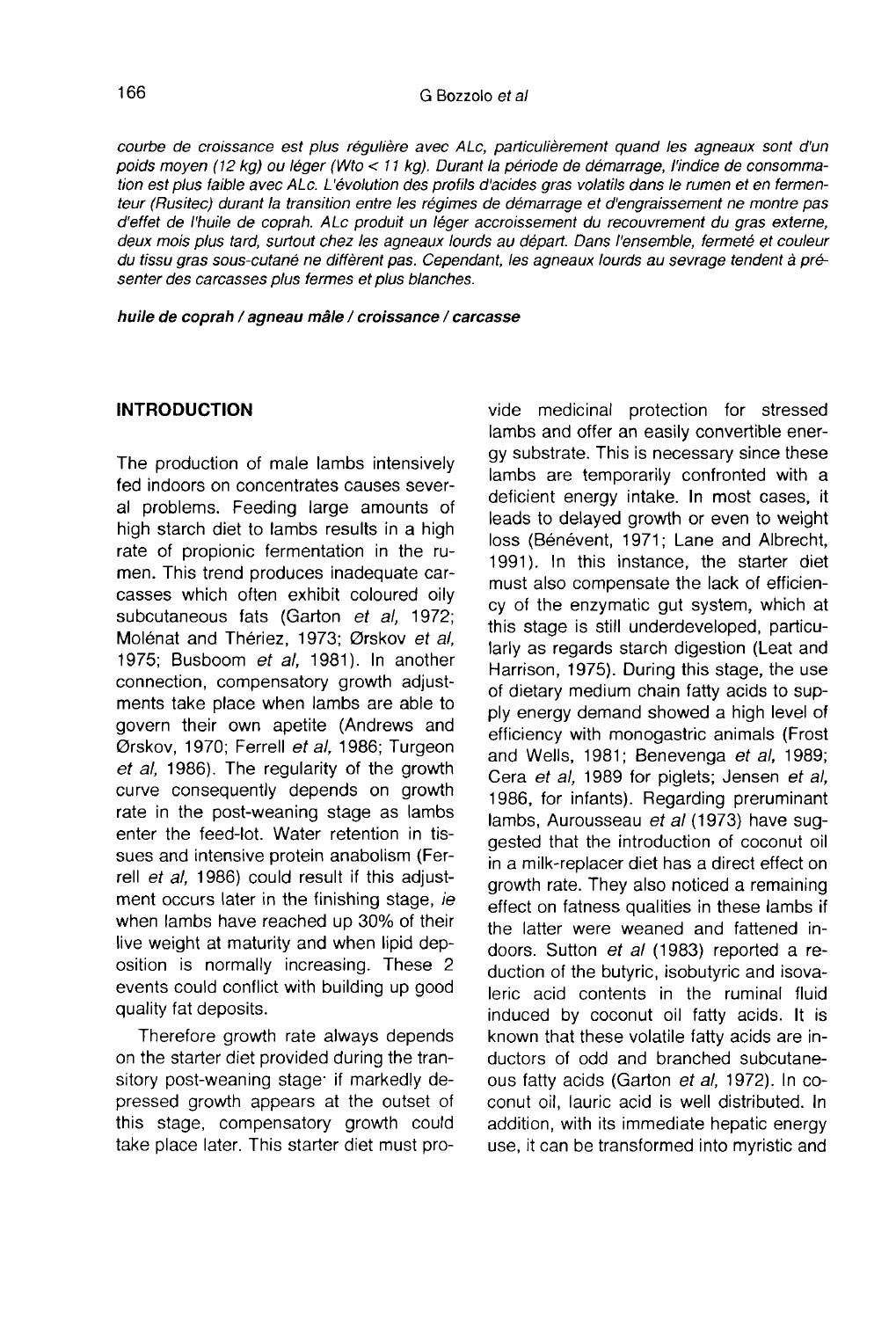palmitic acids by elongation of the carbon chain (Christie, 1981). It could then improve fat hardness as palmitic acid is poorly sensitive to fat cells desaturase activity (Wahle, 1974). Bozzolo et al (1991) observed a marked effect on early weaned male lambs reared during summer following the incorporation of coconut oil in the starter diet. The difference was more than + 233% for average daily gain in the light category of lambs at weaning ( $Wt < 11$  kg) and the carcasses were whiter. By assuming a seasonal effect (hot weather) it was necessary to confirm these results with winter fed indoor lambs which are the major product of the Roquefort area in France.

# MATERIAL AND METHODS

#### Animals and management

Two equilibrated lots of Dairy Lacaune male lambs (230) were used in this experiment. They were weaned early (< 35 d) and then fattened indoors in the same sheep fold (GEBRO Rearing Center), during winter and early spring (January-March).

Two starter diets were compared. They consisted of complete pelleted concentrated diets ( $\varnothing$  = 4 mm; L  $\approx$  ± 12 mm) and were fed *ad libit*um. The lambs received the former diets for 21  $d \approx 12$  kg/lamb); straw complement was also freely accessible. The first (ALr) was a commercial diet and was used as a reference. The second (ALc) was supplied with 5% coconut oil (table I). Both diets were formulated to provided isocaloric and isonitrogenous values. Afterwards, the same fattening finishing diet was provided to both lots. Foodstuff characteristics and chemical composition (table 11), were determined according to JOCE procedures (1971, 1972, 1973). The estimated energy value (Giger-Reverdin et al. 1990) were close for both diets (ME <sup>=</sup> 11.38 MJ/kg DM vs 11.70 MJ in ALc), as were the proportions of crude protein<br>(18%). The total fat percentage was 2-fold higher in ALc (6% vs 3% in ALr). Coconut oil constituted 78% of the total fat in ALc. In the reference diet, the percentage of animal fat (0.8% bone fat in the formula) was 26%. Fatty acid composition was determined by gas chromatography after lipid extraction by the Folch procedure (Folch et al, 1957) and methyl ester preparation according to the AFNOR method (NFT 60-233). In ALc, the proportion of saturated fatty acids (FA) was higher than in ALr (58% vs 29%). On a dry matter basis, ALc had 3.4% saturated FA and 2.4%

Table I. Ingredient compositon of starter diets fed to lambs.

| Constituents (g/kg fresh diet) | ALr (reference) | ALc (coconut oil) |
|--------------------------------|-----------------|-------------------|
| Ground cereals                 | 518             | 281               |
| Brewers' grains                | 14              | 17                |
| Citrus pulp                    | 50              | 51                |
| Dehydrated alfalfa meal        | 56              | 200               |
| Ground peas                    | 100             | 100               |
| Soybean extracted meal         | 142             | 118               |
| Sunflower extracted meal       | 11              | 80                |
| Liquid molasses                | 50              | 50                |
| Bone fat                       | 6               |                   |
| Coconut oil                    |                 | 50                |
| Mineral mix                    | 41              | 41                |
| Additive $(Z88 + Z20)$         | 9               | 9                 |
| Vitamin mix (Z15)              | 3               | 3                 |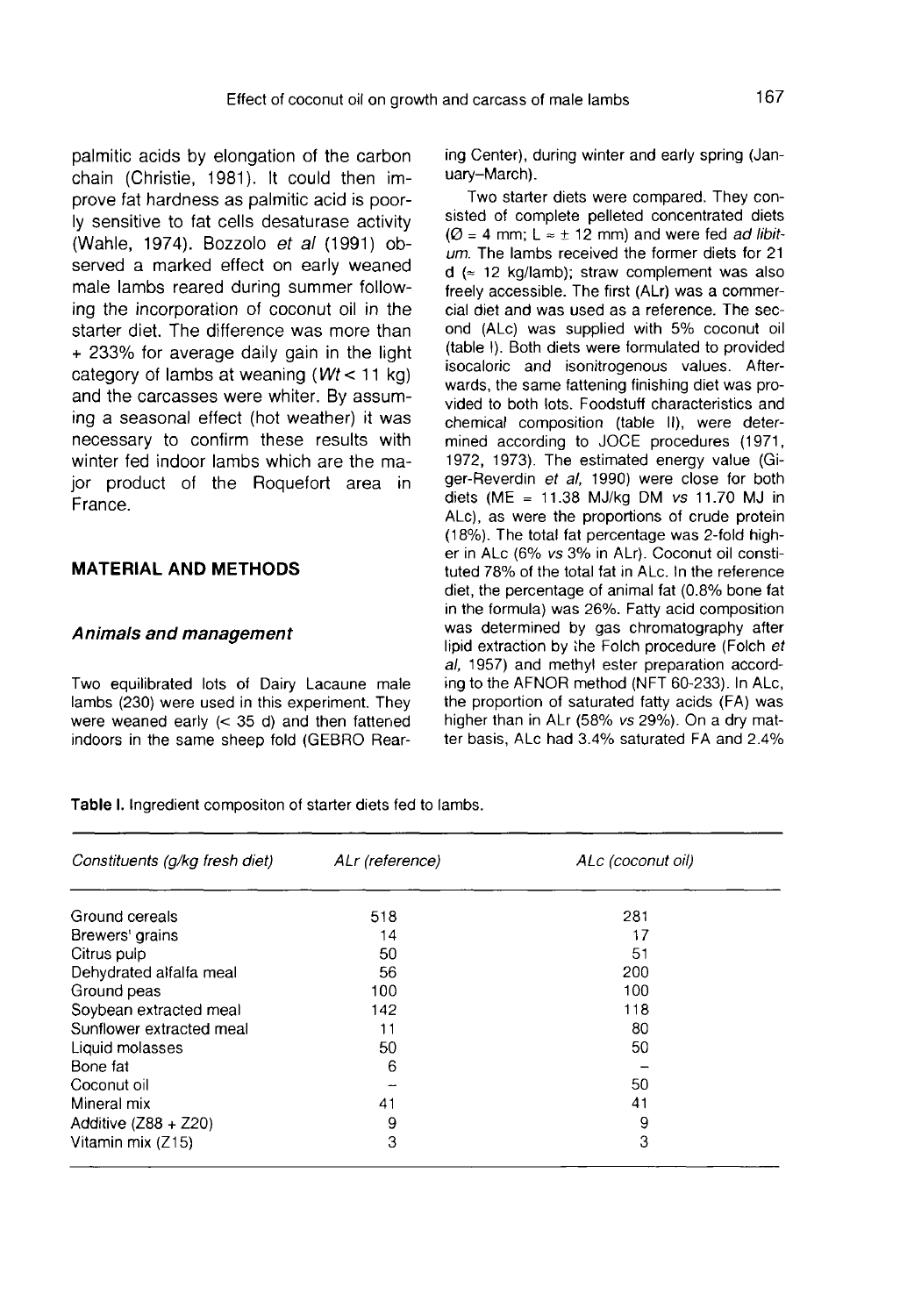| Composition of the diets                                          |                 |               |                |
|-------------------------------------------------------------------|-----------------|---------------|----------------|
| Constituents (g/kg)                                               | Starter diets   |               | Fattening diet |
|                                                                   | ALr (reference) | ALc (coconut) |                |
| Dry matter (DM)                                                   | 902             | 904           | 905            |
| Dry matter content (g/kg)                                         |                 |               |                |
| Ash                                                               | 90              | 91            | 82             |
| Acid detergent fiber                                              | 96              | 121           | 109            |
| Lignin                                                            | 29              | 33            | 30             |
| Crude protein                                                     | 176             | 181           | 165            |
| Ether extract                                                     | 28              | 58            | 32             |
| ME (MJ/kg DM) a                                                   | 11.38           | 11.70         | 11.51          |
| Composition of the dietary lipids (g/100 g total methylic esters) |                 |               |                |
| C10                                                               | tr b            | 2.6           | tr             |
| C12                                                               | tr              | 24.7          | 0.4            |
| C14                                                               | 1.2             | 9.1           | 1.8            |
| $C14 = 1$                                                         | 0.3             | 0.2           | tr             |
| C15                                                               | 0.4             | 0.2           | 0.3            |
| C16                                                               | 20.2            | 15.4          | 21.1           |
| $C16 = 1$                                                         | 1.6             | 0.9           | 1,7            |
| Antiso C17                                                        | 0.5             | 0.3           | 0.4            |
| C17                                                               | 1.1             | 0.7           | 0.8            |
| $C17 = 1$                                                         | 1.1             | 0.5           | 0.6            |
| C18                                                               | 5.6             | 4.8           | 7.3            |
| $C18 = 1$                                                         | 27.8            | 18.5          | 30.1           |
| $C18 = 2$                                                         | 35.2            | 18.9          | 31.4           |
| $C18 = 3$                                                         | 4.9             | 2.7           | 3.7            |
| $C20 = 1$                                                         | 0.3             | 0.2           | 0.2            |
| Σ Saturated FA                                                    | 28.8            | 58.3          | 32.1           |
| Σ Unsaturated FA                                                  | 71.2            | 41.7          | 67.8           |
| $\Sigma$ FA < C15                                                 | 1.8             | 37.3          | 2.5            |

Table II. Chemical composition and energy value of the experimental diets.

a ME estimated by the Giger-Reverdin predictive equation (1990); <sup>b</sup> tr: trace level < 0.01 g.

unsaturated FA vs 0.8% and 2% in ALr. Of the medium fatty acids, ALc possessed a higher proportion than ALr (FA  $<$  C<sub>15</sub> = 2.2% DM vs 0.5%). In particular, the lauric acid level (present in coconut oil) constituted 25% of total FA in ALc. ALr was more highly supplied with  $C_{18=2}$  than ALc (35% vs 19% of total FA). This was due to cereal and bone constituents.

The lambs were then fed until slaughter with the growing-fattening diet gradually introduced (for 5 d). The slaughtering decision took place after a weekly sorting, when the live-weight of lambs reached > 39 kg.

### Measured parameters

Three groups of observations were made: a) rearing and growing characteristics; b) develop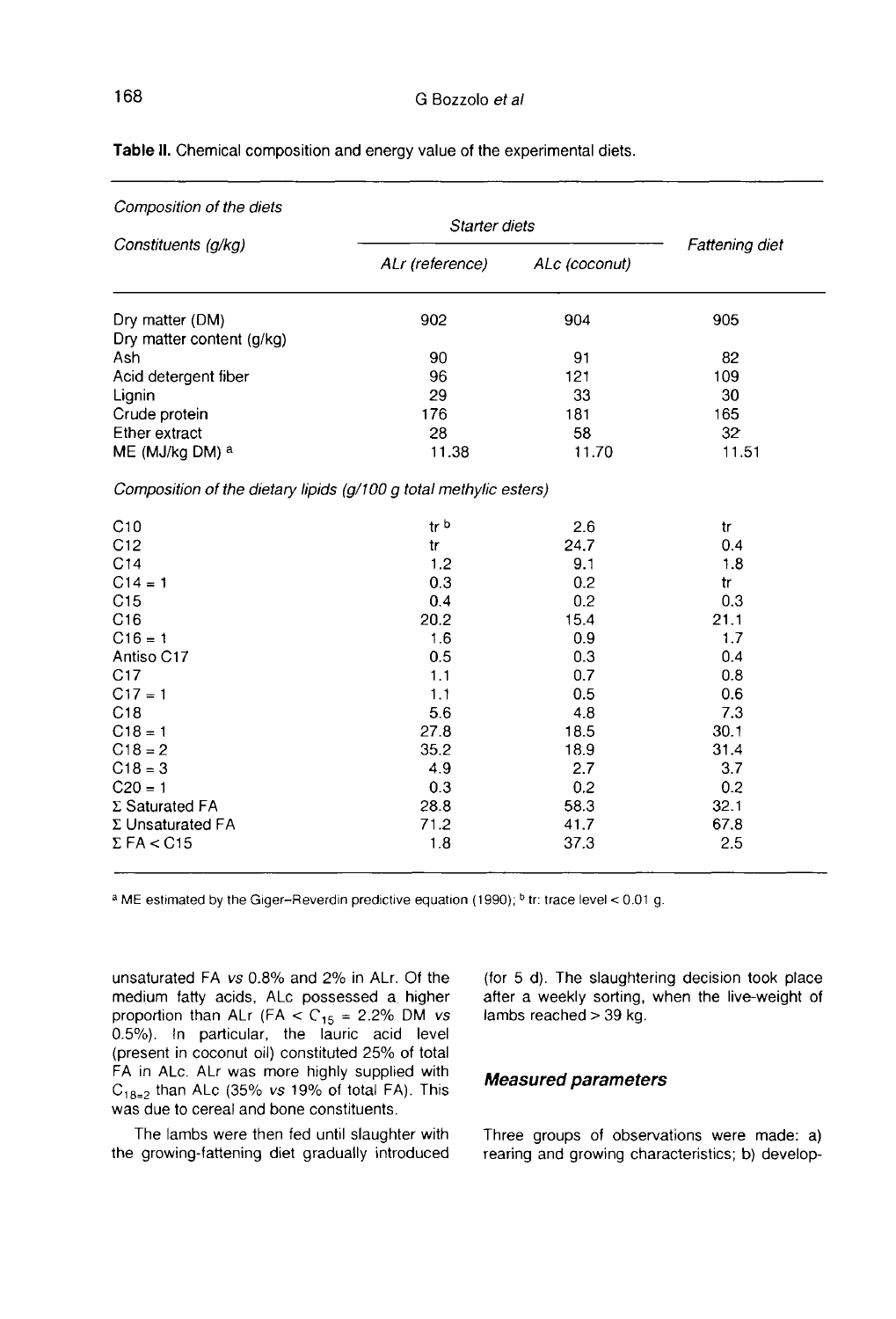ment of the microbial activity in the rumen reflected by VFA production; and c) carcass characteristics.

The first group included:

- Initial parameters: weight and age at start of fattening  $(Ag_0; Wt_0)$  and the littermate at birth (BI). These indicate lamb status before experimentation.

- Average daily gains  $(ADG)$  during the various  $\gamma$  is easily clearly<br>growth stages<br> $\gamma$  and  $\gamma$  and  $\gamma$  and  $\gamma$  and  $\gamma$  and  $\gamma$  and  $\gamma$  $Ag_0$ ;  $Wt_0$ ) and the litter<br>
indicate lamb status b<br>
daily gains  $(ADG)$  during<br>
ges  $(ADG_{0-20d}, ADG_{20-40},$ <br>  $ADG_{0-Si}, ADG_{20-Si})$  were<br>
dual lamb weight at 0, 20  $(ADG)$  during the<br>s  $(ADG)$  during the<br> $ADG_{20-S1}$  were consider the set of the set of the set of the set of the set of the set of the set of the set of the set of the set of the set of the set of the set of the set of the s the littermate at birth<br>status before experi-<br> $\partial G$ ) during the various<br> $\Delta DG_{20-40d}$ ,  $\Delta DG_{40-60d}$ ,<br> $\Delta DG_{20-30}$ , were computed were computed from individual lamb weight at 0, 20, 40 and 60 d of fattening, and at slaughter  $(S)$ .

 $-$  The total duration of fattening (Dufat) was reported.

 $-$  Feed conversion ratio ( $FCR$  = kg ingested DM/ kg gain) were sequentially computed from the amounts of food daily ingested in each lot. An average ratio was calculated from the equation  $FCRm = Qdm/ADGm$  ( $Qdm =$  average weight of DM eaten/day/lamb). Standard mean error (SE) was estimated from the allometric identity between food ingested and animal live-weight according to the relation (Bozzolo et al, 1992): Fraction (*C*  $CH = kg$  inglested DWR<br>
re sequentially computed from the<br>
food daily ingested in each lot. An<br>
b was calculated from the equation<br>  $m/AOGm$  ( $Qdm$  = average weight of<br>  $m/AOGm$  the allometric identity be-<br>
lead f

 $SE_{(FCR)} =$ <br> $2rSd$  =  $2rSd$  $2rSd_{Pi}Sd_{P(i+1)}]^{0.5}(P_i+P_{(i+1)})^{-1}$  with Pi and P(i+1) being 2 successive live-weights, r the correlation coefficient between them, and b the allometric coefficient throughout the entire period of fattening.

The second group was investigated by sampling rumen fluid randomly taken from 6 lambs in each group via a stomach vacuum pump at 20, 50 d of fattening and at slaughter. Analysis of the volatile fatty acid content (VFA% in mol) was performed by gas chromatography according to Jouany's procedure (1982) for each sample. Concurrently, for each diet 2 semicontinuous incubators (Rusitect) (Czerkawski and Brekenridge, 1977) were inoculated with rumen fluid to follow the volatile fatty acid pattern during the transition stage between the 2 successive starter and fattening diets (at 20 d fattening). Nylon bags were introduced every 24 h and incubated for 48 h according to the procedure of Blanchart et al (1989). Starter and fattening diets were provided with 12% straw comple ment (average consumption of lambs issued from former controls) and monitored for 11 d and 7 d respectively.

The third group reports the observations made on chilled carcasses (4°C) 18 h after slaughter. The main parameters were: carcass weight (Wcar), kill-out percentage (KO%), conformation and external fat scores (Nconf, NFext) according to the EUROPA criteria. In more detail, fat levels were investigated by measuring the depth of dorsal fat (NFdo in mm) between and beside the first and the second lumbar vertebrae. Internal fat was estimated by the perinephric fat weight (NFro in g) and inter-rib fat development (Nfir) with a 5-step scale. Fat layer qualities were estimated with a 4-level firmness scale (NFirm 1 = soft and oily fat; 4 = very firm fat) according to Bouillier-Oudot *et al* (1992) and with 7 colouring levels (*Ncoul* 1 = white;  $7 =$  light qualities were estimated with a 4-level firmness<br>scale (*NFirm* 1 = soft and oily fat; 4 = very firm<br>fat) according to Bouillier-Oudot *et al* (1992) and<br>with 7 colouring levels (*Ncoul* 1 = white; 7 = light<br>bistre with gr bistre with greenish reflection) by comparison to the Munsell toner (Bozzolo et al, 1990). The same operator performed all the measurements at the slaughterhouse.

#### **Statistics**

From a preliminary analysis of data,  $Wt_0$  appeared to be correlated with the post-20-d variables. As intra-group linear responses were not parallel, the covariance analysis procedure was not adopted. Moreover, some losses of identification (tip-tags) and mortality changed the initial allocation. Subsamples of lambs were therefore taken. These were evenly distributed around the mean, with equilibrated class frequencies in both diets and in respect of the normal distribution, as follows (fig 1):

- One standardized sample for each treatment was initially composed of an identical number of randomly selected lambs in every kg division on both sides of the average  $Wt_0$  (12 kg). This distribution resulted in 62 lambs in each diet group.

- Two marginal samples for each treatment were composed of lambs (17 lambs per group) with opposite weight characteristics at the start (heavy  $> 13$  kg; light  $< 11$  kg) in order to investigate the weight  $(Wt_0)$  x diet cross-effect and the main live-weight effect. The frequency classes were equilibrated in each 500-g division from the lower and the upper limits.

Comparisons were carried out with Student's t-test for the first standardized sample. The second sample was investigated by factorial variance analysis (2 x 2 [diets x weights], with cross-effect and 17 replicates); each parameter was treated independently.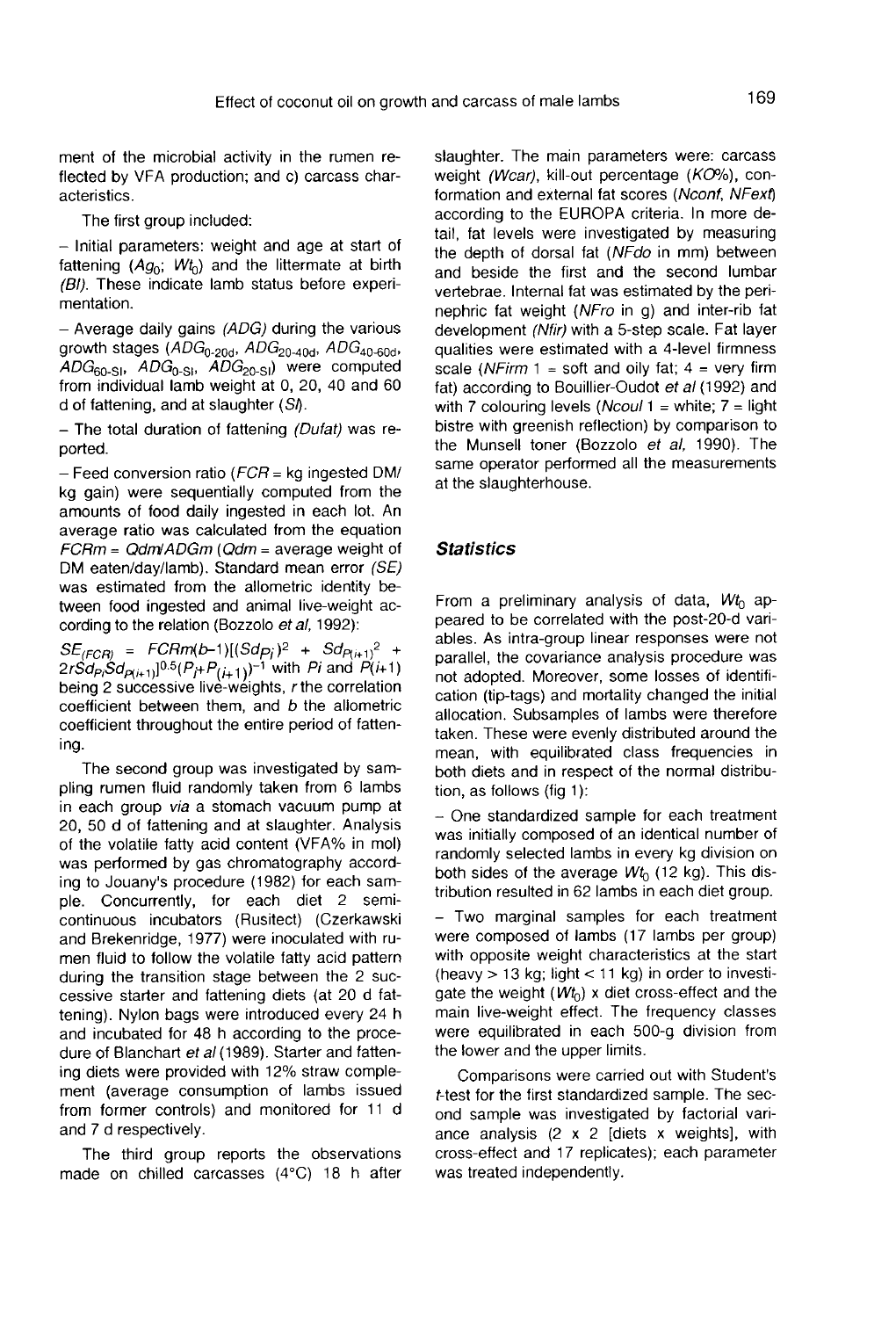

Fig 1. Frequency histograms. a. Standardized samples of lambs according to the weaning weight (average  $Wt_0 = 12$  kg;  $n = 62$ ) for both diets (reference, coconut) and to the equilibrated a) 1 kg, divisions around the average; b) samples of marginal lambs (light < 11 kg heavy > 13 kg;  $n = 17$ ) with equilibrated 500-g divisions.

As the rates of growth within time were autocorrelated and as the matrix of variance and covariance was not spherical, the growth tendencies were examined by individual polynomial regression fitted on time. The resulting coefficients were subjected to variance analysis (Allen et al, 1983).

Feed conversion ratios were tested with Student's *t*-test from the standard error estimated on the whole lot.

The patterns of relative frequencies from<br>qualitative or ordinal data (NFirm, Ncoul, BI) were compared by the  $\chi^2$  procedure. When pat-<br>terns were significantly different, each frequency was compared according to the diets by the standardized normal variable procedure with Yate's correction for continuity.

#### RESULTS

#### Growth parameters

#### Standardized samples (2 x  $[n = 62]$ )

Table III shows only a very significant difference on ADG between 0 and 20 d. It was higher in ALc than in the reference diet when lambs were fed on starter diet  $(+ 63\%; P < 0.0001)$ . During other stages, growth rates did not differ from the reference. Within the entire fattening period (0 d-SI), the coconut diet tended to induce better growth  $(+4\%; P < 0.09)$  and thus to reduce duration of fattening  $(-4)$  d;  $P <$  $0.11$ ). Consequently, the pattern of the growth curve in ALc was more regular (fig 2; table IV). Each of the polynomial adjustment coefficients was different ( $P < 0.05$ ) between diets and notably the first 2  $(a<sub>0</sub>)$ and  $a_1$ ) which influence the beginning of the growth curve. The maximum growth rate and corresponding average fattening duration did not differ between the 2 diets  $(ADG_{\text{max}} = 406 \text{ mg}; D_{\text{max}} = 70 \text{ d}).$ 

# Samples of marginal lambs (heavy and light;  $4 \times [n = 17]$

The effect of the coconut oil was clearly pronounced throughout the first stage (0- 20 d). It induced a mean relative increase of  $+59%$  on growth rate (178 g vs 112 g;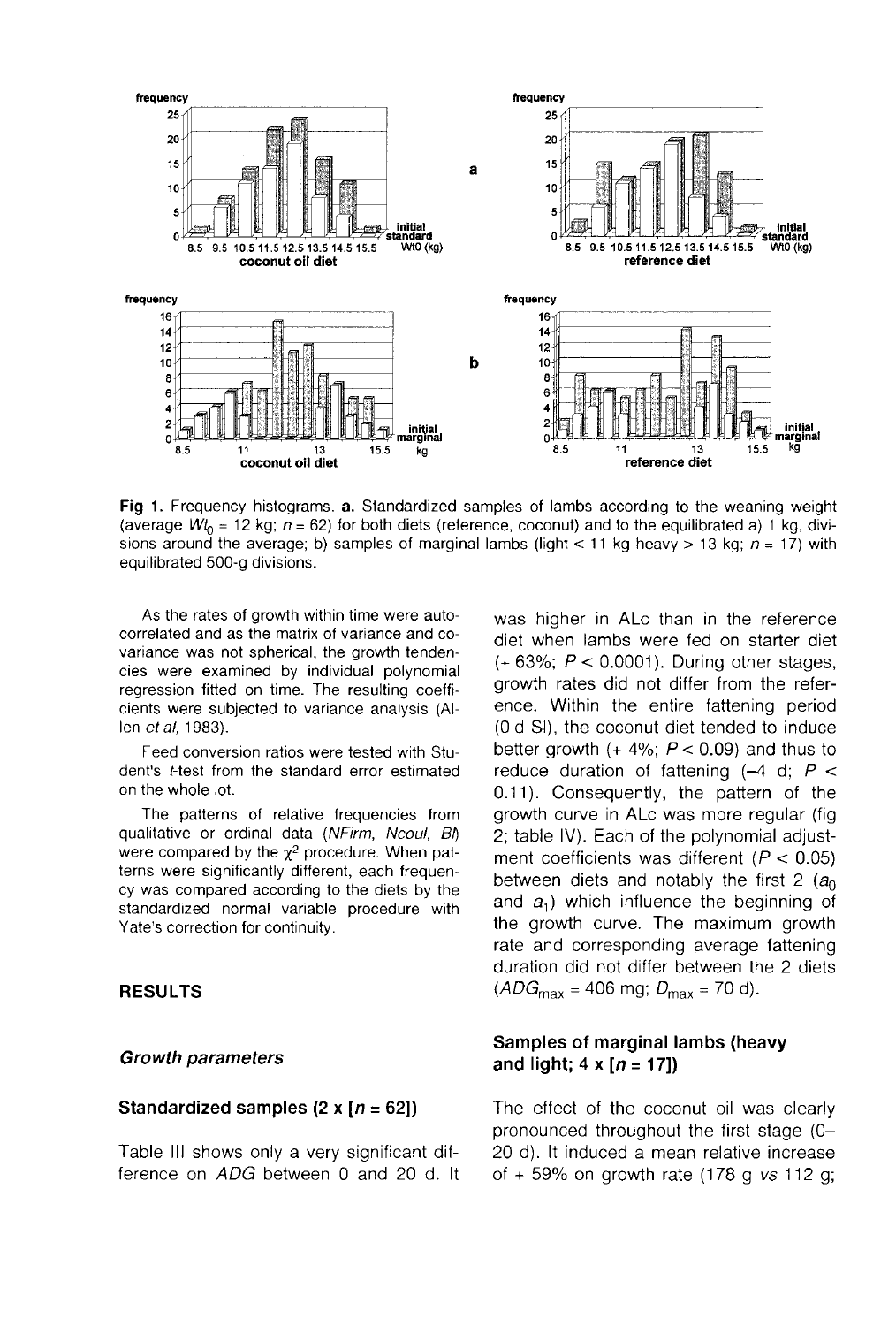Table III. Standardized samples: influence of diets on growth and carcass parameters.

|                                                         |                 | Reference<br>diet (ALr) | <b>SE</b> | Coconut<br>diet (ALc) | <b>SE</b> | $S^{a}$ (%) |
|---------------------------------------------------------|-----------------|-------------------------|-----------|-----------------------|-----------|-------------|
| No of lambs                                             |                 | 62                      |           | 62                    |           |             |
| Live-weight at start (Wto, kg)                          |                 | 11.9                    | 0.17      | 12.0                  | 0.17      | NS.         |
| Age at start (Ago, d)                                   |                 | 28                      | 1.4       | 30                    | 1.3       | <b>NS</b>   |
| Littermate at birth $(Bl)$ ; relative frequency $(\%)$  | <i>BI</i> 1     | 27.6                    | 0.4       | 23.6                  |           |             |
|                                                         | BI 2            | 67.3                    |           | 67.3                  |           | <b>NS</b>   |
|                                                         | BI <sub>3</sub> | 5.1                     |           | 9.1                   |           |             |
| Rearing parameters during investigated fattening stages |                 |                         |           |                       |           |             |
| $ADG$ 0-20 d (q/d) $b$                                  |                 | 115                     | 9.8       | 188                   | 11.7      | ***         |
| ADG 20-40 d                                             |                 | 340                     | 10.8      | 328                   | 10.9      | NS.         |
| ADG 40-60 d                                             |                 | 339                     | 22.8      | 341                   | 10.4      | <b>NS</b>   |
| ADG 60-Se                                               |                 | 383                     | 12.6      | 381                   | 9.4       | <b>NS</b>   |
| ADG 0-SI                                                |                 | 307                     | 5.3       | 320                   | 4.9       | (9%)        |
| ADG 20-SI                                               |                 | 357                     | 6.5       | 355                   | 6.4       | NS.         |
| Live-weight at slaughter ( <i>WtSI</i> , kg)            |                 | 40.5                    | 0.1       | 40.6                  | 0.1       | <b>NS</b>   |
| Duration of fattening (Dufat, d)                        |                 | 94.3                    | 1.5       | 90.6                  | 1.5       | $(11\%)$    |
| Carcass parameters                                      |                 |                         |           |                       |           |             |
| Carcass weight (Wtcar, kg)                              |                 | 19.9                    | 0.11      | 20.0                  | 0.11      | <b>NS</b>   |
| Kill-out percentage (KO%)                               |                 | 51.8                    | 0.20      | 52.0                  | 0.20      | <b>NS</b>   |
| Nconf (conformation, EUROPA)                            |                 | 2.4                     | 0.10      | 2.4                   | 0.10      | NS.         |
| NFext (external fat, EUROPA)                            |                 | 2.3                     | 0.08      | 2.6                   | 0.08      | (6%)        |
| DFdo (depth of dorsal fat, mm)                          |                 | 2.4                     | 0.23      | 2.6                   | 0.20      | <b>NS</b>   |
| NFro (perinephric fat, q)                               |                 | 215                     | 16.0      | 197                   | 12.0      | <b>NS</b>   |
| NFrib (inter-rib fat, 1-5)                              |                 | 2.9                     | 0.08      | 3.0                   | 0.07      | <b>NS</b>   |
| $NFirm$ (firmness, $1-4$ )                              |                 | 2.40                    | 0.09      | 2.35                  | 0.09      | <b>NS</b>   |

Initial husbandry characteristics of both the compared lots

<sup>a</sup> S: significant levels of Fisher-Snedecor's F test for: \* P < 0.05; \*\* P < 0.01; \*\*\* P < 0.001; NS: non significant; (P >

 $P < 0.01$ ) but there was no effect of starting weight (table V). The second stage (20-60 d) indicated essentially that heavy lambs at the start exhibited the highest growth (357 g vs 302 g;  $P < 0.01$ ) without diet effect. During the 40-60-d period no significant difference was noted; only the lightest weaning lambs tended to show a higher compensatory growth than the heavy lambs  $(ADG<sub>40–60d</sub>: 359 g vs 333 g).$ During the last period (60 d- $S$ ), the lambs

fed on the ALc diet tended to maintain a of tattening.<br>fed on the ALc diet tended to maintain a<br>higher growth rate  $(ADG_{60-Si}: 400 \text{ g} \text{ vs } 370 \text{ g}; P < 0.05)$ . Overall, during the fattening period  $(0 d-S)$ , starting with ALc provided the best daily growth (322 g  $vs$  305 g;  $P <$ 0.05). Similarly, the fattening duration of the same group was shorter (89 d vs 91 d;  $P < 0.05$ ). The same could be seen for heavy lambs at weaning (86 d  $vs$  95 d;  $P <$ 0.001), without influence of the crossfactors.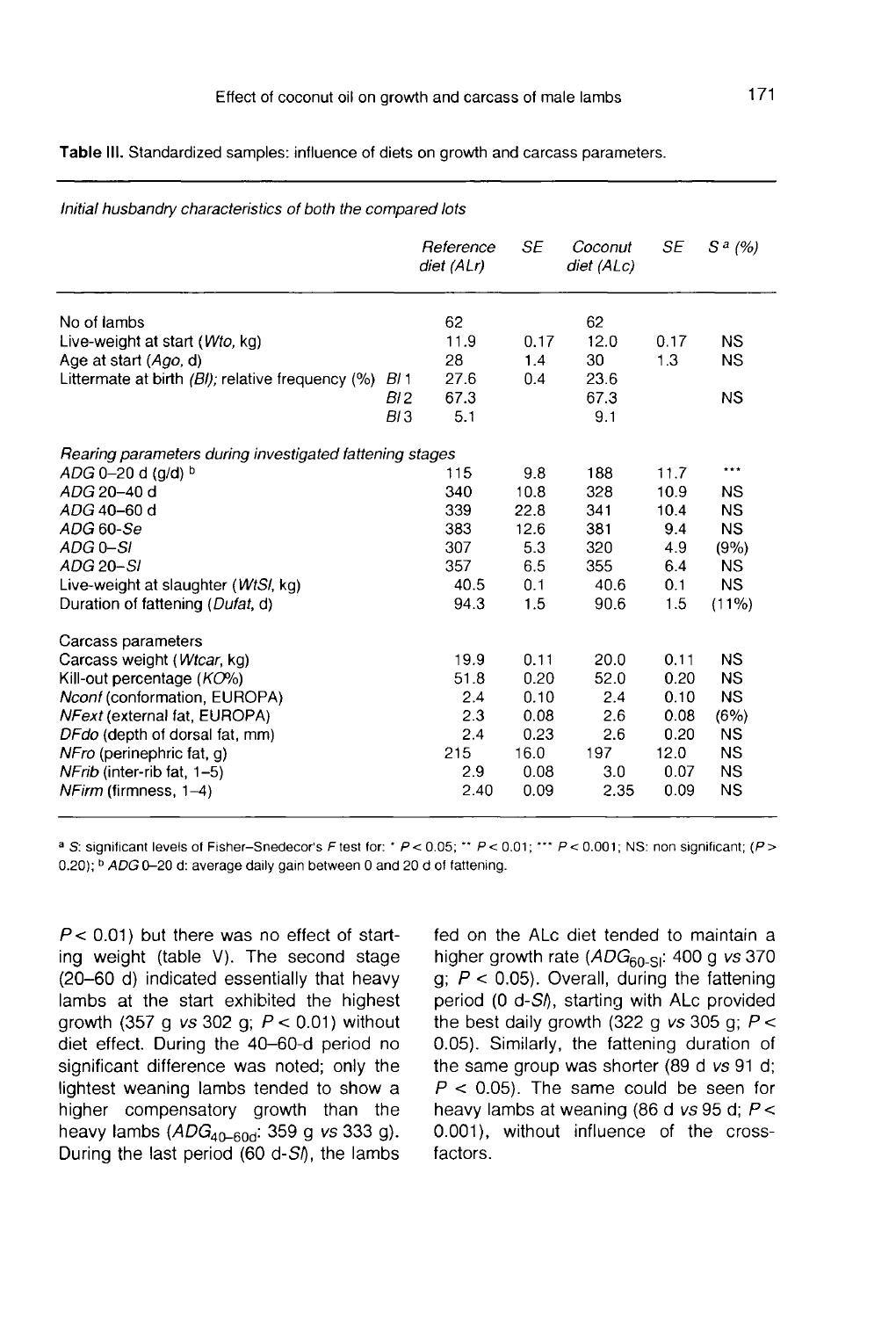|                                                                                                   | No of<br>lambs | a0                             | a1                          | a2                | a3                            | $ADG_{max}$ <sup>b</sup>      | Dufat <sub>max</sub> $\circ$    |
|---------------------------------------------------------------------------------------------------|----------------|--------------------------------|-----------------------------|-------------------|-------------------------------|-------------------------------|---------------------------------|
| Standardized sample<br>Diets (Alr, ALc)                                                           | 62             | $***$                          |                             | $\star$           | $\star$                       | ΝS                            | <b>NS</b>                       |
| Sample of marginal lambs<br>Diets (ALr, ALc)<br>Wto (heavy, light)<br>Cross factors (Diets x Wto) | 34<br>34<br>17 | $\star\star$<br>۰<br><b>NS</b> | ۰<br>$\bullet$<br><b>NS</b> | 11%<br>1.17<br>ΝS | <b>NS</b><br>***<br><b>NS</b> | <b>NS</b><br>11%<br><b>NS</b> | <b>NS</b><br>$* *$<br><b>NS</b> |

Table IV. Growth patterns: comparison between polynomial regression coefficients fitted on fattening time and according to the diets for the individual lamb's ADG ( $y = a0 + a1t + a2t^2 + a3t^3$ ). Levels of significance of  $F^a$ .

<sup>a</sup> Level of significance for: \* P < 0.05; \*\* P < 0.01; \*\* P < 0.001; NS: non significant for P < 0.20; <sup>b</sup> ADG<sub>max</sub>: maximum average daily gain;  $\circ$  Dufat<sub>max</sub>: time of fattening in respect to ADG<sub>max</sub>.

The pattern of growth curves displays a smoother design as light lambs were fed on ALc at the start (table IV; fig 2). Diet effect was obvious at the beginning of fattening ( $a_0$  and  $a_2$ ,  $P < 0.01$ ). The effect of lamb weight was also clearly indicated and it more significantly affected the end of the growth curve. The ADG maxima did not differ, but the corresponding fattening days indicated that the heavy lambs at the start<br>were those maturing earlier (*Dufat<sub>max</sub>*: 62<br>d vs 83 d;  $P > 0.01$ ) d vs 83 d;  $P < 0.01$ ).

# Food conversion ratios

Alimentary efficiency of ALc diet was improved during the post-weaning period (0- 20 d) in comparison with the reference diet  $(FCR = 2.42 \text{ vs } 3.18; P < 0.01; \text{ table VI}).$ Meanwhile, fattening with the same foodstuff during the 20 d-slaughter period yielded a reversal of alimentary efficiency  $(FCR = 3.61$  for ALc vs 3.35 for ALr;  $P <$ 0.05).

The pattern moved from non significant differences (throughout 20-40 d and 40-

60 d period between both diets) to significant deterioration in ALc during the last fat-60 d period between both diets) to significant deterioration in ALc during the last fattening stage ( $FCR_{60-S1} = 3.9$  vs 3.56 for ALr;  $P < 0.05$ ). During the entire fattening ALr;  $P < 0.05$ ). During the entire fattening period, alimentary efficiency in the 2 diets was almost similar and FCR reached 3.35 kg ingested DM foodstuff/kg average live weight gain. In the ALc diet, food conversion ratios progressively increased throughout the periods until they became stable; this contrasted with the ALr diet in which FCR development was discontinuous. However, a sharp increase in FCR occurred during the 40-60-d period in both diets (+1 and +1.25 for ALc and ALr respectively). The decline in the alimentary efficiency occurred when the respective live weights were 26 kg (ALc) and 24 kg (ALr) for the middle period (50 d).

# Volatile fatty acids in the rumen fluid

With sampled rumen fluid, fattening time had a significant effect. Over time, propionic acid concentration decreased evenly while acetic acid concentration increased. Meanwhile, the final level of propionic acid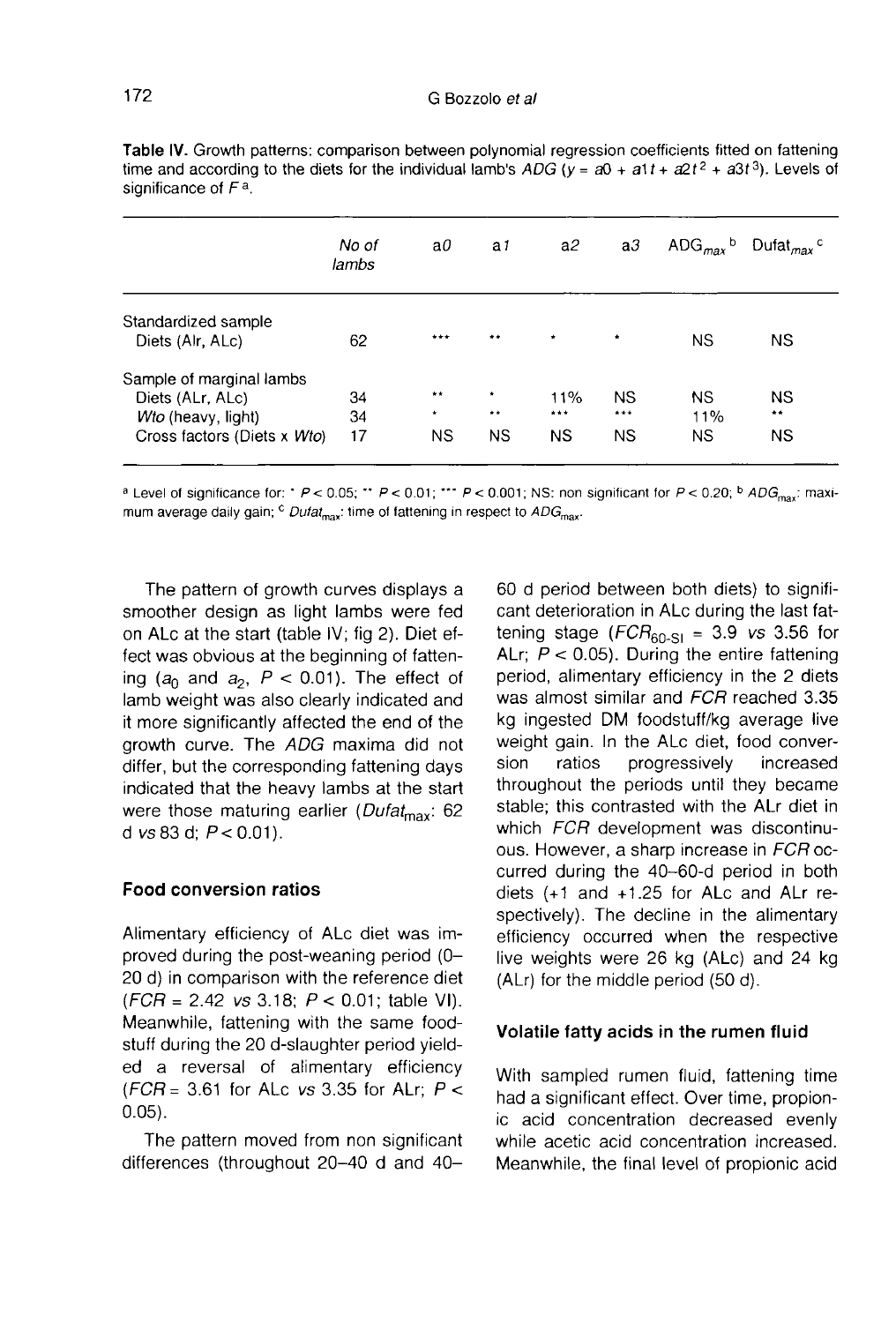| ואי המה ההבה ההבה המה ההה המה ו<br>֧֦֧֖֚֚֝֬֝֬ |
|-----------------------------------------------|
|                                               |
|                                               |
| ł<br>l                                        |
| $\vdots$                                      |
| ؚ<br>پ                                        |
|                                               |
|                                               |
| i                                             |
|                                               |
| ١<br>I                                        |

Initial rearing conditions for the both compared lamb lots at start

| Weight at start (Wto)                                                                                                                                                                                                                            | Reference diet (ALr)<br>Heavy Light                                                                                                                                                                                             |                                                                                                                                                                                                                                                                                                                     | Coconut diet (ALc)<br>Heavy Light               |                                                | Diets       | $S^*$ (%) <sup>a</sup><br>Wto | Diets x Wto | 58              |
|--------------------------------------------------------------------------------------------------------------------------------------------------------------------------------------------------------------------------------------------------|---------------------------------------------------------------------------------------------------------------------------------------------------------------------------------------------------------------------------------|---------------------------------------------------------------------------------------------------------------------------------------------------------------------------------------------------------------------------------------------------------------------------------------------------------------------|-------------------------------------------------|------------------------------------------------|-------------|-------------------------------|-------------|-----------------|
| Age at start (Ago; d)<br>Lamb number<br>Wto (kg)                                                                                                                                                                                                 | $\frac{5}{2}$ 3.5                                                                                                                                                                                                               | $\frac{17}{10.3}$                                                                                                                                                                                                                                                                                                   | $\frac{7}{1}$<br>$\frac{3}{3}$<br>$\frac{2}{3}$ | $724$<br>$724$<br>$28$                         | శ కి కి     |                               | 582         | $\frac{13}{33}$ |
| Rearing parameters during the fattening stages<br>ADG0–20 d <sup>b</sup>                                                                                                                                                                         |                                                                                                                                                                                                                                 |                                                                                                                                                                                                                                                                                                                     |                                                 |                                                |             |                               |             |                 |
| ADG20-40 d<br>ADG40-60 d<br>ADG60-SI<br>ADG0-SI                                                                                                                                                                                                  |                                                                                                                                                                                                                                 |                                                                                                                                                                                                                                                                                                                     |                                                 |                                                |             |                               |             |                 |
| Weight at slaughter (WtS/; kg<br>Fattening duration ( <i>Dufat</i> , d)<br>ADG20-SI                                                                                                                                                              | $\frac{1}{2}$ $\frac{2}{3}$ $\frac{2}{3}$ $\frac{2}{3}$ $\frac{2}{3}$ $\frac{2}{3}$ $\frac{2}{3}$ $\frac{2}{3}$ $\frac{2}{3}$ $\frac{2}{3}$ $\frac{2}{3}$ $\frac{2}{3}$ $\frac{2}{3}$ $\frac{2}{3}$ $\frac{2}{3}$ $\frac{2}{3}$ |                                                                                                                                                                                                                                                                                                                     |                                                 | 1888 499 509<br>1888 499 509 50<br>1899 509 50 | : 223. 22.  |                               | 999999999   |                 |
| Wtcar (weight of carcass; kg)<br>KO% (killing-out percentage)<br>Nconf (conformation; EUROPA)<br>NFext (external fat; EUROPA)<br>DFdo (depth of dorsal fat; mm)<br>NFr0 (perinephric fat; g)<br>NFrib (inter-rib fat; 1–5)<br>Carcass parameters | $20.75$ $7.79$ $7.79$ $7.79$ $7.79$ $7.79$ $7.79$                                                                                                                                                                               |                                                                                                                                                                                                                                                                                                                     |                                                 | 8<br>တို့ လက် မို့လက်<br>အိမ္မက အိမ္မက မိုး    | 888 : : 288 | ៜៜៜៜៜ៹៹ៜ                      |             |                 |
|                                                                                                                                                                                                                                                  |                                                                                                                                                                                                                                 |                                                                                                                                                                                                                                                                                                                     |                                                 |                                                |             |                               |             |                 |
| VFirm c (firmness; 1-4                                                                                                                                                                                                                           |                                                                                                                                                                                                                                 | $\frac{1}{2}$ $\frac{3}{2}$ $\frac{3}{2}$ $\frac{3}{2}$ $\frac{5}{2}$ $\frac{3}{2}$ $\frac{3}{2}$ $\frac{3}{2}$ $\frac{3}{2}$ $\frac{3}{2}$ $\frac{3}{2}$ $\frac{3}{2}$ $\frac{3}{2}$ $\frac{3}{2}$ $\frac{3}{2}$ $\frac{3}{2}$ $\frac{3}{2}$ $\frac{3}{2}$ $\frac{3}{2}$ $\frac{3}{2}$ $\frac{3}{2}$ $\frac{3}{2}$ |                                                 |                                                |             |                               | ៜ៑ៜៜៜៜ៓ៜៜ   |                 |
|                                                                                                                                                                                                                                                  |                                                                                                                                                                                                                                 |                                                                                                                                                                                                                                                                                                                     |                                                 |                                                |             |                               |             |                 |

Effect of coconut oil on growth and carcass of male lambs

a S': significance levels of F for \* P<0.05; "\* P<0.01; "\* P<0.001; NS: non significant for P <0.20; b ADG: average daily gain (g/d); 6 NFirm: firmness score of external

fatty titssue (1 = soft and oily;  $4 = \text{very hard}$ ).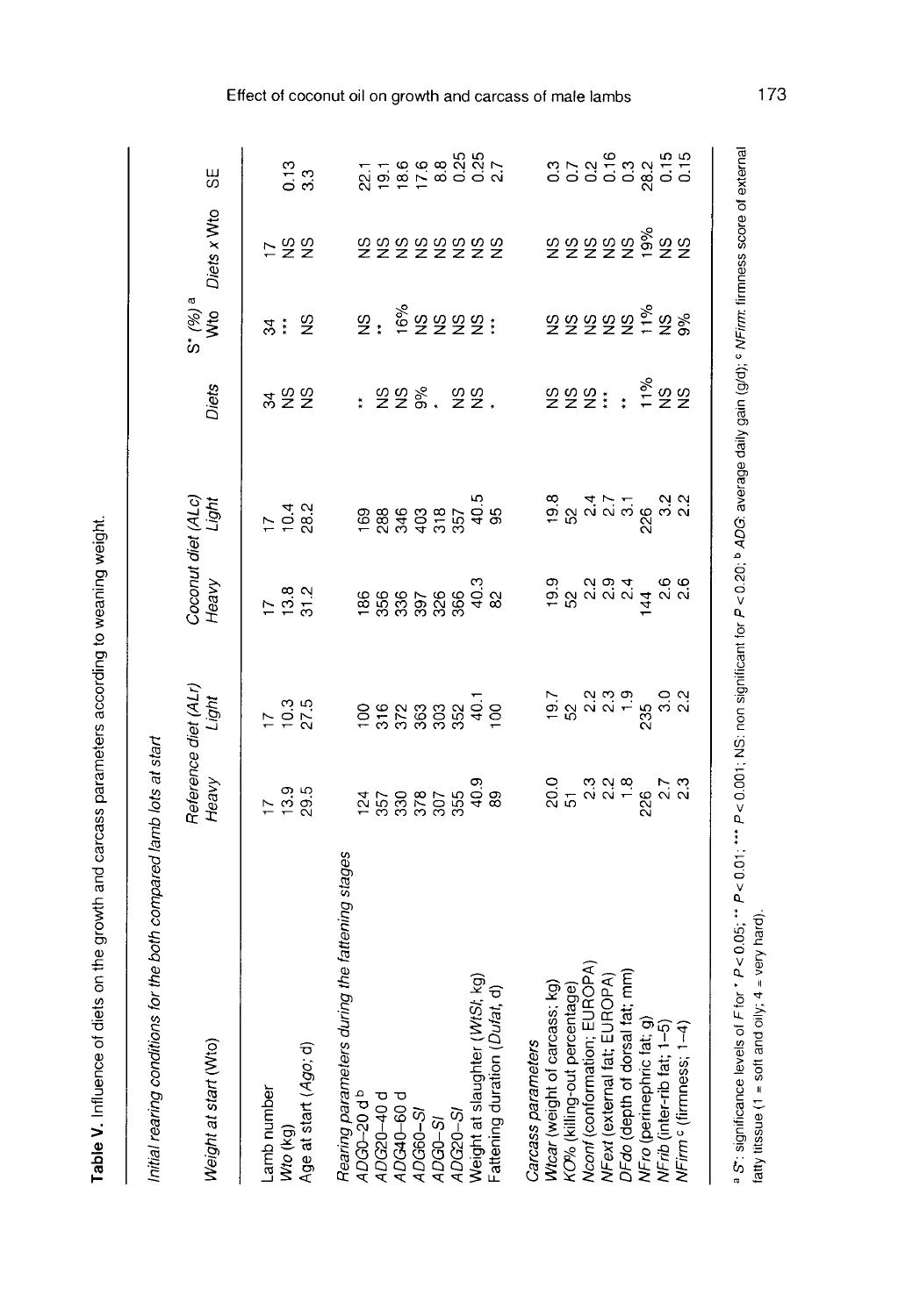

Fig 2. Evolution of average daily gain (ADG, g/d) with the polynomial adjustment fitted on the fattening duration according to the experimental diets (reference, coconut). A. Standardized samples (2 x ( $n = 62$ ). B. Samples of marginal lambs, light or heavy weight at weaning (4 x ( $n = 17$ ).

remained high (34%). ALc diet tended to induce a slight increase in isovaleric acid  $(P < 0.07)$  during the second stage of fattening. Neither diet factor differed, nor was the cross-effect consistent (table VII).

With Rusitec incubators, VFA pattern differed between the 2 starter diets during the first period (fig 3). The propionic acid proportion declined regularly down to 25% while the acetic acid percentage remained stable (37%) for the ALc diet. Taking the reference diet (ALr), both  $C_2$  and  $C_3$  acids decreased at the same ratio over the starter period. Correlatively, the other VFA displayed an increasing pattern in both diets. Meanwhile, butyric acid and particularly caproic acid levels were lower in ALr than in ALc. After transition and with the same finishing-fattening feed, the various acid proportions in the incubators became more stable. However, when  $C_3$  and  $C_4$  levels were similar in ALc, the  $C_3$  proportion was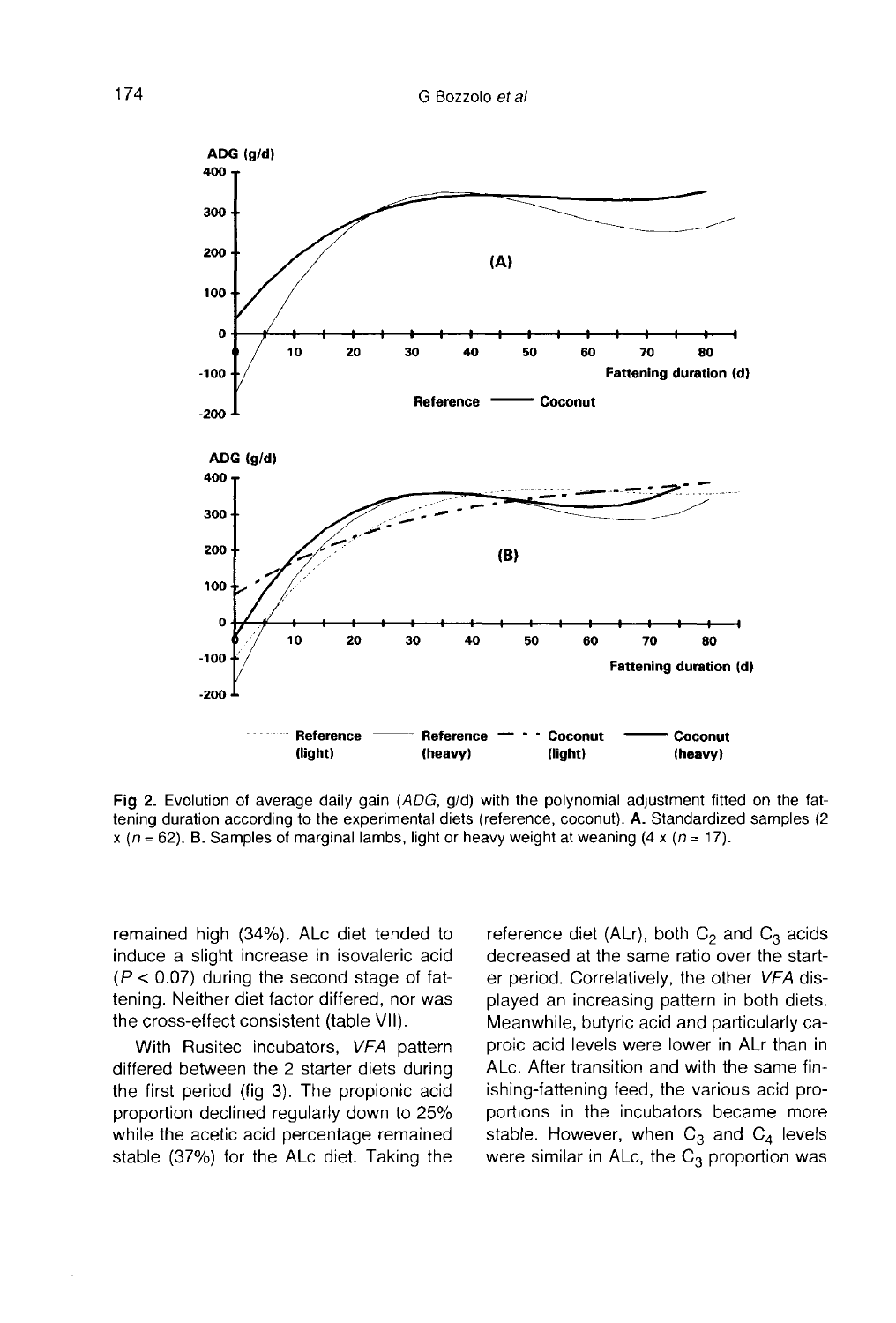| <b>Food conversion</b><br>ratios | Reference<br>diet (Alr) | SE   | Coconut<br>diet (ALc) | SE <sup>d</sup> | $S^*(%)$ a |
|----------------------------------|-------------------------|------|-----------------------|-----------------|------------|
| $FCRb$ 0-20d                     | 3.18                    | 0.24 | 2.42                  | 0.07            |            |
| FCR 20-40d                       | 2.54                    | 0.22 | 2.92                  | 0.09            | 12%        |
| FCR 40-60d                       | 3.79                    | 0.34 | 3.92                  | 0.12            | <b>NS</b>  |
| FCR 60-SI                        | 3.56                    | 0.15 | 3.91                  | 0.05            | ٠          |
| FCR 0-SI                         | 3.28                    | 0.07 | 3.42                  | 0.04            | 11%        |
| <b>FCR 20-SI</b>                 | 3.35                    | 0.09 | 3.61                  | 0.06            | $\star$    |
| $b(0-Sl)$ <sup>c</sup>           | 1.52                    | 0.24 | 1.56                  | 0.13            | NS.        |

Table VI. Diet effect on food conversion ratio (FCR) throughout fattening stages.

a S<sup>+</sup>: significant levels of Student's t; \* P < 0.05; \*\* P < 0.01; NS: non significant; P > 0.20; <sup>b</sup> FCR: kg ingested DM/kg gain of live-weight; <sup>e</sup> b: allometric coefficient on the entire fattening period; <sup>d</sup> SE: standard error of mean estimated by computation.

Table VII. Patterns of the fluid volatile fatty acids (VFA, molar %) in the rumen according to the diets and to the fattening duration ( $DuFat$ ,  $n = 6$ ).

| Diets          |      |      | Reference diet (ALr) |      |      | Coconut diet (ALc) |                 |       | Fа           |           |
|----------------|------|------|----------------------|------|------|--------------------|-----------------|-------|--------------|-----------|
| Dufat          | 20 d | 50 d | Slaughter            | 20 d | 50 d | Slaughter          | SE <sup>b</sup> | Stage | $S \times D$ | Diets     |
|                | 39.9 | 46.1 | 51.0                 | 40.6 | 47.3 | 47.3               | 1.6             | ***   | <b>NS</b>    | <b>NS</b> |
| VFA (%)        | 44.4 | 42.7 | 34.2                 | 42.6 | 39.4 | 33.9               | 2.1             | ***   | NS           | <b>NS</b> |
| Propionic      |      |      |                      |      |      |                    |                 | ***   |              |           |
| Isobutyric     | 0.2  | 1.3  | 1.2                  | 0.3  | 0.4  | 1.7                | 0.3             |       | <b>NS</b>    | <b>NS</b> |
| <b>Butyric</b> | 11.1 | 6.7  | 8.0                  | 11.7 | 8.4  | 10.0               | 1.5             | $+ +$ | <b>NS</b>    | (19%)     |
| Isovaleric     | 0.3  | 0.2  | 1.8                  | 0.4  | 0.3  | 2.7                | 0.2             | ***   | <b>NS</b>    | (7%)      |
| Valeric        | 3.7  | 2.6  | 3.4                  | 4.2  | 3.4  | 3.8                | 0.6             | (18%) | <b>NS</b>    | <b>NS</b> |
| Caproic        | 0.4  | 0.4  | 0.3                  | 0.2  | 0.7  | 0.5                | 0.3             | (6%)  | ΝS           | ΝS        |

<sup>a</sup> F: significant levels of Fisher-Snedecor's F for: \*\*\*  $P < 0.001$ ; \*\*  $P < 0.01$ ; \*  $P < 0.05$ ; NS: non significant for  $P <$ 0.20; from the variance analysis carried out on the transformed data: arcsin  $\sqrt{x}$ . **b** SE: standard error of the mean.

prevalent in ALr. The proportion of  $C_6$  acid in the 2 diets increased steadily.

# Carcass parameters

# Standardized sample of lambs at start

The differences in carcass parameters failed to reach a level of significance (table

III). A slight increase in external fattening was to be seen in ALc ( $NFext = 2.6$  vs 2.3;  $P < 0.07$ ). Likewise, the distribution pattern of the external fat layer qualities (firmness and colour) was not significant in the overall pattern comparison (table VIII). However, the percentage of light-coloured carcasses increased with ALc (Ncoul 2: 35.5% vs 25.8% for ALr) with the reverse observed for the light-bistre carcasses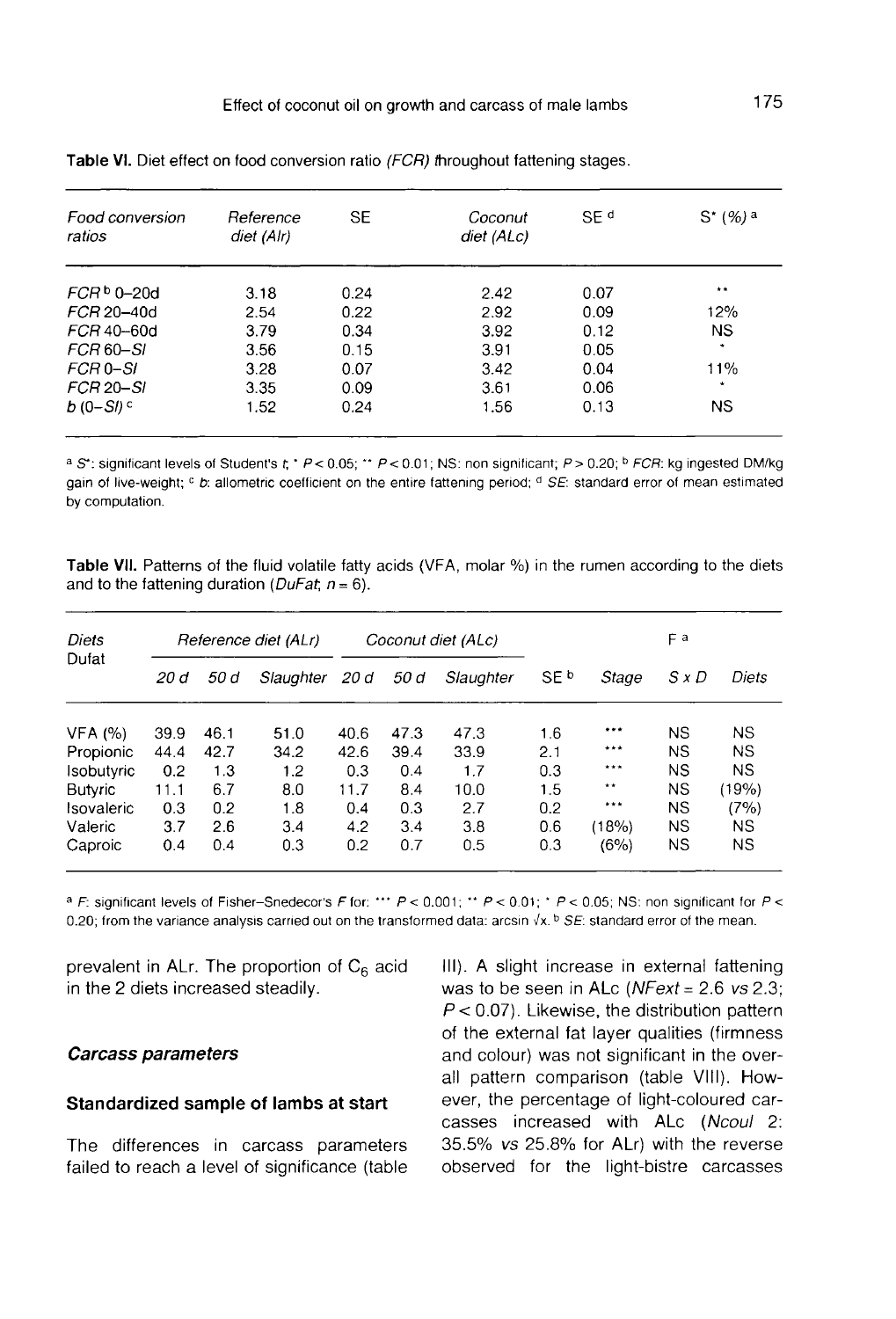

Fig 3. Fermentary pattern of volatile fatty acids (%mol) during the transition period between starter and fattening diets (Rusitec). a. Reference starter diet (ALr) for 11 d then fattening diet. b. Coconut-oil starter diet (ALc) for 11 d then fattening diet.  $-\blacksquare$ - C2;  $-\square$  C3;  $-\blacklozenge$ iC4;  $-\leftarrow$  C4;  $-\triangle$   $-\right)$  iC5;  $-\triangle$   $-\right)$  C5;  $-\bullet$  C6.

(Ncoul 4: 21% vs 30.6%). However, probably due to the small size of the sample, the diferences were not significant. In the lambs overall, the proportion of very firm carcasses was poor (Nfirm 4: 3.2%); 38% of white carcasses conformed to the commercial requirements; 20% were reddishbrown; 26% were light bistre; and 16% were light yellow-coloured.

#### Sample of marginal lambs

In this sample, main diet effect was significant for the external fat development score. Coconut diet produced fatter carcasses 2 months later (NFext = 2.8 vs 2.3,  $P < 0.001$ ; NFdo = 2.7 mm vs 1.9 mm;  $P < 0.01$ ; NFdo = 2.7 mm vs 1.9 mm;  $P < 0.04$ 0.01; table V). However, internal fattening tended to show a minor increase ( $NFro =$ 185 g  $vs 231$  g in ALr;  $P < 0.11$ ).

The same pattern was relevant only for heavy lambs in comparison with light animals for perinephric fat, notably for the coconut lot ( $NFro = 144$  g vs 226 g for light lambs). Finally, the firmness score tended to be higher for heavy lambs especially when fed on ALc  $(NFirm = 2.6$  for ALc heavy vs 2.2 for ALc light;  $P < 0.08$ ).

| Diets             | Reference diet (ALr) |      |           |      |      | Coconut diet (ALc) |                 |              | Fа        |           |
|-------------------|----------------------|------|-----------|------|------|--------------------|-----------------|--------------|-----------|-----------|
| Dufat             | 20 d                 | 50 d | Slaughter | 20 d | 50 d | Slaughter          | SE <sup>b</sup> | Stage        | SxD       | Diets     |
| VFA (%)           | 39.9                 | 46.1 | 51.0      | 40.6 | 47.3 | 47.3               | 1.6             | ***          | NS        | <b>NS</b> |
| <b>Isobutyric</b> | 0.2                  | 1.3  | 1.2       | 0.3  | 0.4  | 1.7                | 0.3             | ***          | NS        | <b>NS</b> |
| <b>Butyric</b>    | 11.1                 | 6.7  | 8.0       | 11.7 | 8.4  | 10.0               | 1.5             | $\star\star$ | NS        | (19%)     |
| Isovaleric        | 0.3                  | 0.2  | 1.8       | 0.4  | 0.3  | 2.7                | 0.2             | ***          | ΝS        | (7%)      |
| Valeric           | 3.7                  | 2.6  | 3.4       | 4.2  | 3.4  | 3.8                | 0.6             | (18%)        | <b>NS</b> | <b>NS</b> |
| Caproic           | 0.4                  | 0.4  | 0.3       | 0.2  | 0.7  | 0.5                | 0.3             | (6%)         | <b>NS</b> | <b>NS</b> |

Table VII. Patterns of the fluid volatile fatty acids (VFA, molar %) in the rumen according to the diets and to the fattening duration (*DuFat, n* = 6).

<sup>a</sup> F: significant levels of Fisher-Snedecor's F for: \*\*\*  $P < 0.001$ ; \*\*  $P < 0.01$ ; \*  $P < 0.05$ ; NS: non significant for P < 0.20; from the variance analysis carried out on the transformed data: arcsin x. b SE: standard error of the mean.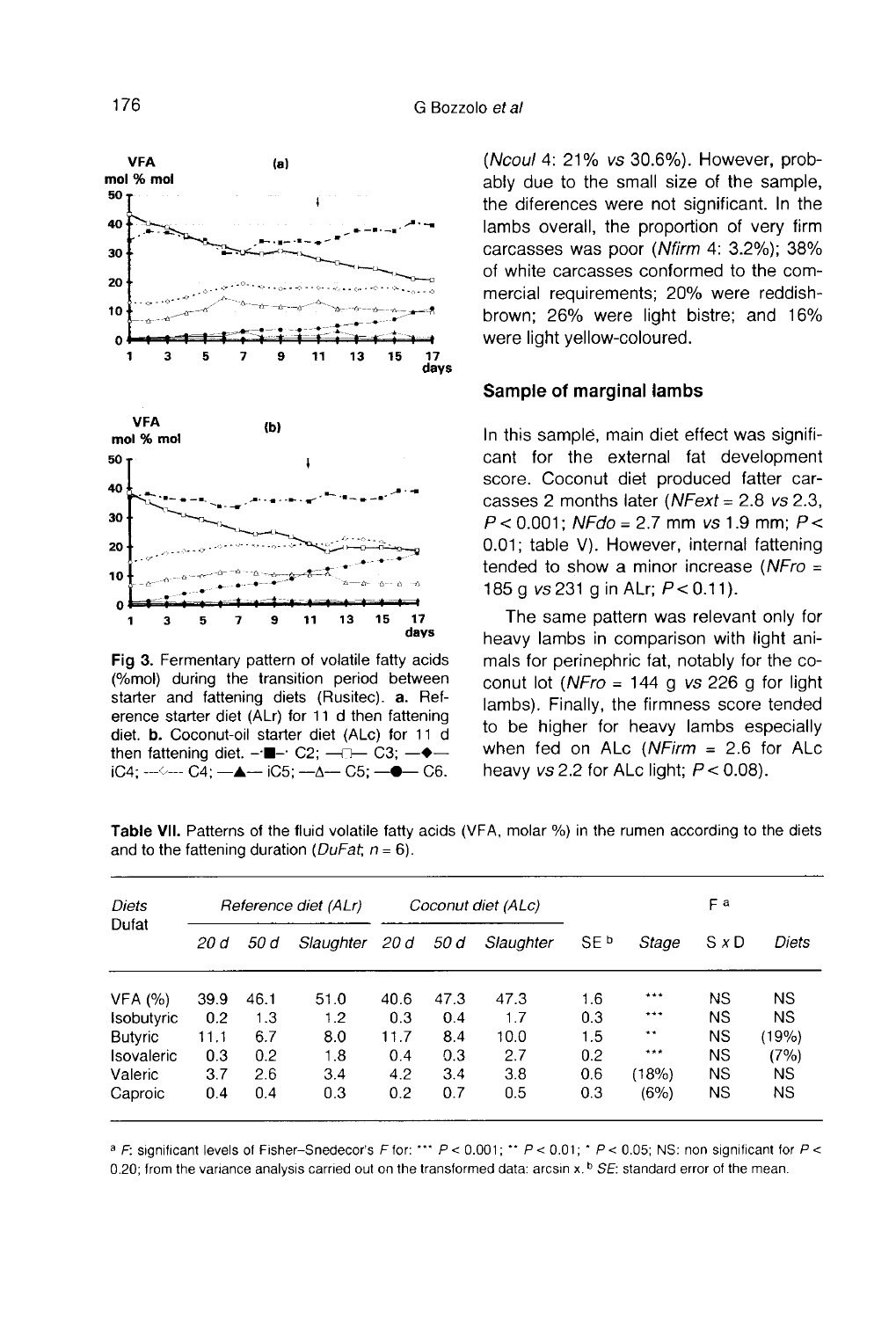| NFirm <sup>a</sup> |      | 2              | 3    | 4    |     |     |     |  |
|--------------------|------|----------------|------|------|-----|-----|-----|--|
| <b>Diets</b>       |      |                |      |      |     |     |     |  |
| Reference (ALr)    | 8.0  | 46.8           | 41.9 | 3.2  |     |     |     |  |
| Coconut (ALc)      | 12.9 | 41.9           | 41.9 | 3.2  |     |     |     |  |
| Overall            | 10.5 | 44.4           | 41.9 | 3.2  |     |     |     |  |
| NCoul <sup>b</sup> |      | $\overline{c}$ | 3    | 4    | 5   | 6   |     |  |
| <b>Diets</b>       |      |                |      |      |     |     |     |  |
| Reference (ALr)    | 8.0  | 25.8           | 17.7 | 30.6 | 1.6 | 9.7 | 6.5 |  |
| Coconut (ALc)      | 6.5  | 35.5           | 16.1 | 21.0 | 4.8 | 8.1 | 8.1 |  |
| Overall            | 7.3  | 30.6           | 16.9 | 25.8 | 3.2 | 8.9 | 7.3 |  |
|                    |      |                |      |      |     |     |     |  |

Table VIII. Influence of fattening diet upon the subcutaneous fatty tissue quality (firmness and colour); frequency patterns of standardized sample ( $n = 2 \times 62$ ).

<sup>a</sup> NFirm: 1 = soft and oily; 4 = very hard;  $\chi^2$  = 0.86; P (x) = 84%; <sup>b</sup> NCoul: 1 = white, 2 = creamy white, 3 = light reddish brown, 4 = light bistre, 5 = brown reddish, 6 = light yellow, 7 = light bistre with greenish reflection;  $\chi^2$  = 3.43; P  $(\alpha) = 76%$ .

The small number of lambs in the subclass ( $n = 17$ ) was insufficient to compare the pattern of frequencies for external fat carcass colours.

#### **DISCUSSION**

### Growth

Supplying 5% coconut oil in the starter diet (78% total fatty matter) offered to earlyweaned male lambs reduced the difficulties encountered at the transition stage. These lambs reared in winter and fed on ALc showed an improved growth rate during the post-weaning period (+ 63% (table III) and  $+58%$  (table V) for standardized and marginal samples). There may also be a reduction in loss of weight according to the ADG levels which were independent of live weight at the start (weaning weight factor, heavy or light, was not within the limits of significance; table V). The stress adaptive period induced negative growth in the immediate post-weaning stage (Thériez,

1985; Lane and Albrecht, 1991). The same effect was observed  $(+ 9\%$  and  $+ 35\%$ ), but was irregular according to the weight class of lambs at weaning when they were reared in summer (Bozzolo et al, 1991). This difference was more pronounced for the light lamb class in the summer trial  $(+ 233\% \text{ vs } + 69\% \text{ in winter})$  but not for the heavy animals  $(-13%$  in summer  $vs + 50%$ in winter). A possible explanation is that the medium-chain fatty acids in the diet (37% total FA constituents or 2.2% DM, essentially in lauric acid form) are used as a high-energy fuel. Moreover, they may improve the amino acid balance as reported by several authors for monogastric animals (Benevenga et al, 1989; Cera et al, 1989; Mahan, 1991) and for preruminant lambs (Aurousseau et al, 1989). This small difference regarding the summer trial can be attributed to the specific season effect. This hypothesis can explain the higher energy demand for both lamb categories (light and heavy) reared in winter and confronted with cold. They were therefore more sensitive to the high efficiency of the medium-chain fatty acids. The best food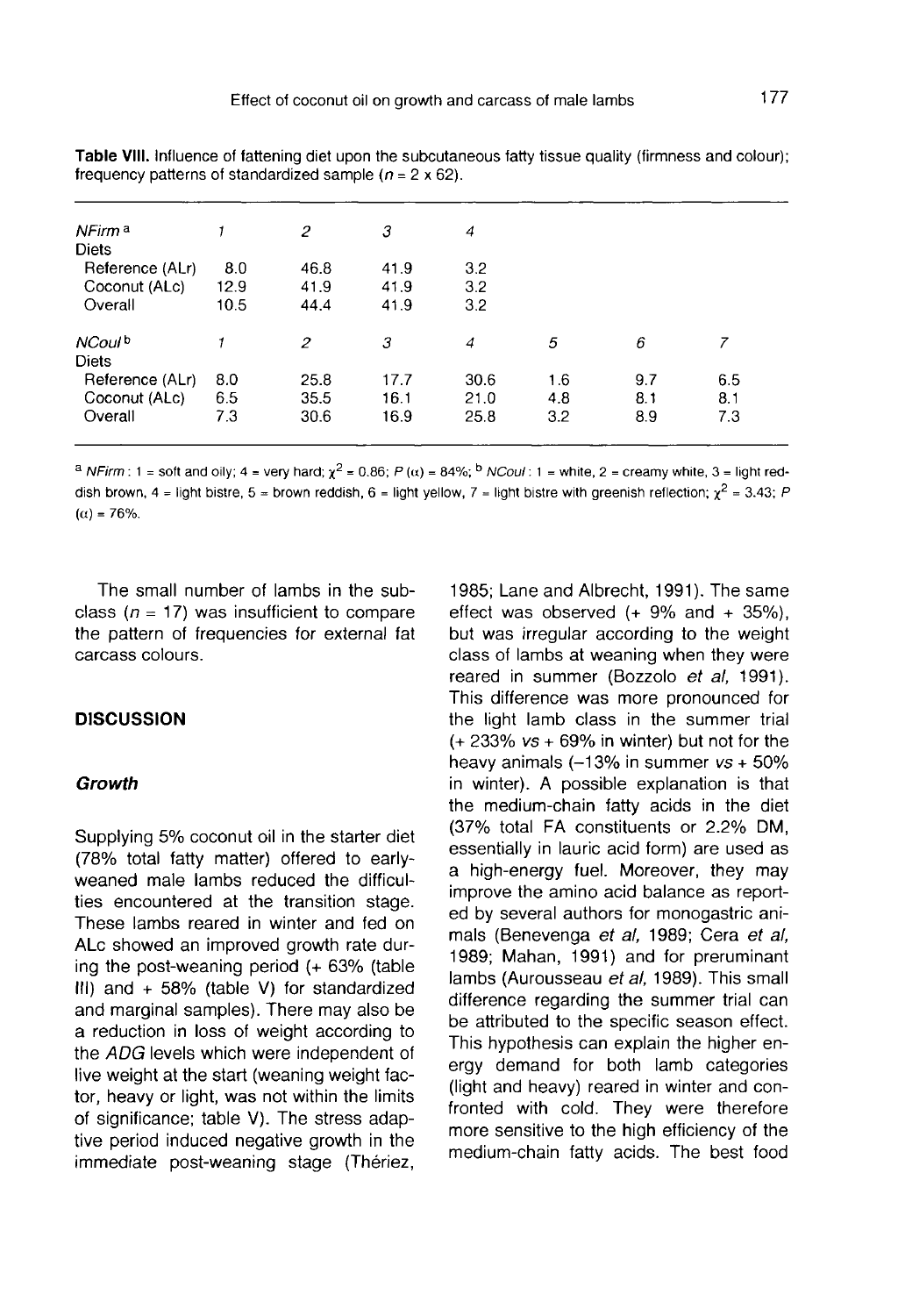conversion ratio obtained with coconut oil (-24%) with a major alimentary fat content (+ 52%) could strengthen this suggestion. This advantage ensured an easier transition period. Finally, the delayed effect of the coconut oil-starter diet induced more regularity in the growth pattern than the reference diet (fig 2). This was corroborated during the initial feeding period with lambs fattened in summer. In the present trial, post-20 d growth showed no difference. Therefore, the compensatory growth did not allow the reference lamb group to overcome the handicap accumulated during the transition period. At least, the coconut starter reduced fattening time by 4 d. This further increased to 7 d in lambs weighing  $<$  11 kg at the beginning of the trial.

# Pattern of ruminal fermentation

Regarding fermentation in the rumen, the development of volatile fatty acid patterns within the fattening period attained more normal proportions: the propionic acid level decreased from 43% to 34%. This trend could be associated with straw intake which increases with age and could produce better insalivation and a longer fermentation time. However, the percentage remained high in comparison with the published data (Ørskov et al, 1975; Murphy and L'Estrange, 1977). On the contrary, the butyric acid percentage was low (C4 < 10%). These values agree with the findings of Sutton et al (1983), which were based on non-protected coconut oil introduced into the rumen. The development of the volatile fatty acids in the Rusitec incubators as the diet changes mainly displayed a difference between in vitro and in vivo data. On the one hand, the caproic acid proportion in both semi-continuous incubators arose, probably due to its own parameters (flow, artificial saliva quality, inert walls). On the other hand, the trends were similar when the relative values of in vivo (between 20 d and 50 d) and in vitro Rusitec data on the starter diets were observed. The presence of coconut oil induced a faster decrease in propionic acid percentage, maintenance of the acetate proportion and an increase in butyrate level. These tendencies were inconsistent with Sutton's findings (1983). It is suggested that a possible cross-reaction with the premix antibiotics (oxytetracyclin and lasalocid) included in both the starter diets could be a possible explanation.

# CARCASS QUALITIES

Carcass characteristics did not differ except for the slight increase in external fattening for lambs in the coconut oil group. In particular, the firmness and colour of carcasses did not deviate significantly from the reference. This is in contrast with the trend observed in the summer lamb trial and the observations reported by Aurousseau et al (1973) where coconut oil induced firmer and whiter carcasses. Nevertheless, we observed the same tendency with the heavy lamb class in the marginal sample (NFirm: 2.6 vs 2.3;  $P < 0.09$ ). Overall, firmness in the winter trial was reduced, notably for the coconut diet (very firm grade: 3.2% vs 47.2% in summer trial for ALc and 3.2% vs 16.7% for ALr). Similarly, whiter carcasses were numerically more significant in the entire summer trial (NCoul 1-2: 60.7% vs 37.9% in winter). The hypothesis of a lowering of the basal metabolism with heat is assumed (Beede and Collier, 1986). Then the cortisol/ progesterone balance could interfere with insulin implication in lipogenesis. In chronic thermal heat stress, the lower concentration of cortisol and inversely the higher level of progesterone induce insulin resistance in the peripheral tissues (Guesnet and De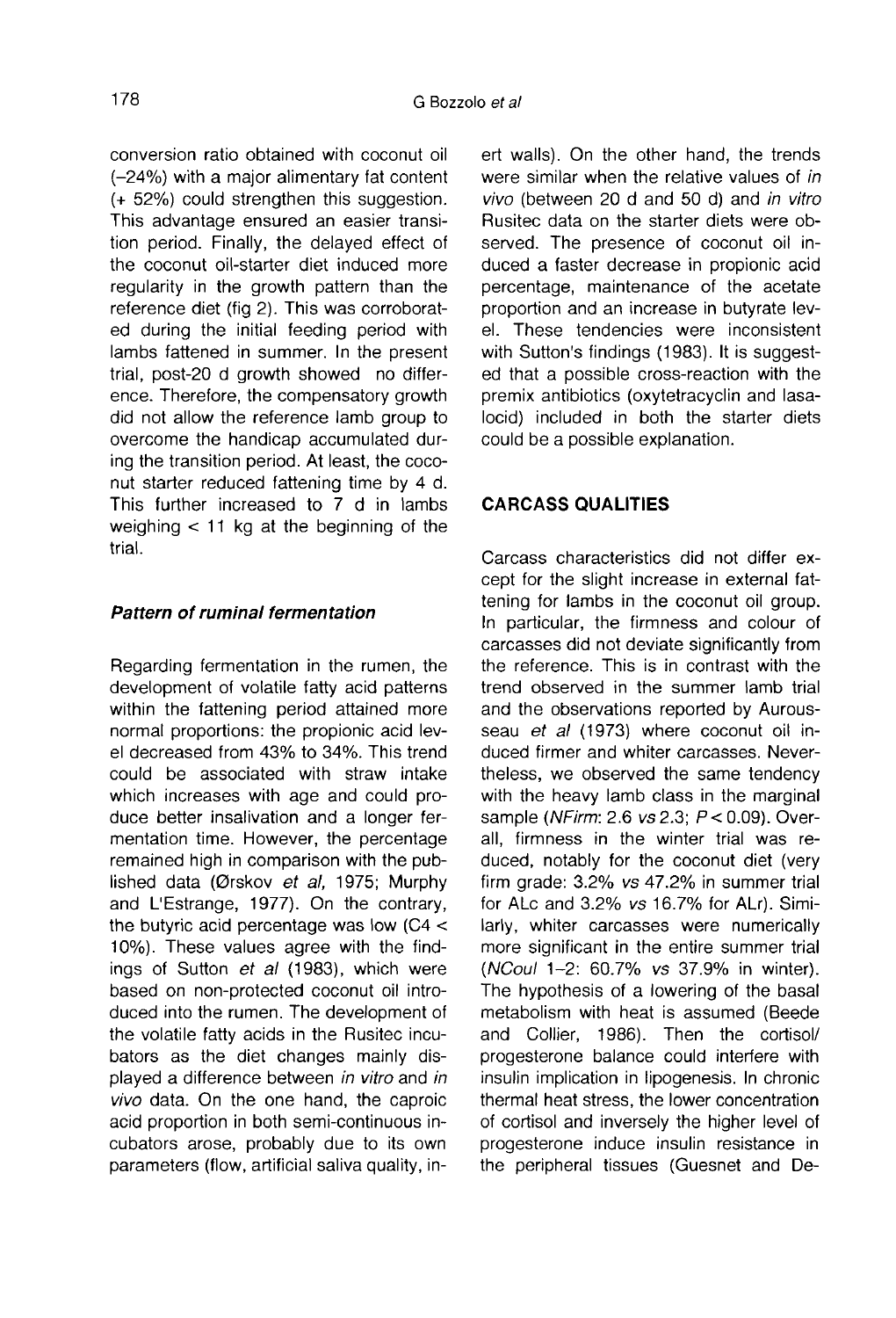marne, 1987) and possibly a limitation in adipocyte desaturase activity. Moreover, the contribution of exogenous fatty acids, which are mostly saturated in ruminants, is enhanced in lipogenesis. On the contrary, with cold, increased cortisol and thyroxin levels increase the turnover of subcutaneous fatty tissue. Endogenous lipogenesis could then result (in Christie, 1981), with a higher desaturase activity (Wahle, 1974).

In this experiment, it should be also recalled that the amounts of starter feed offered were lighter than in the summer trial (12 kg vs 17 kg). Therefore, the proportion of the starter diet of the total feed intake (only 13%) did not provide a large contribution to the deposition of fat in the subcutaneous tissue.

Besides, in the lambs fed on this diet, fat deposition was low on account of their young age (< 50 d on average). In heavy lambs, a slight increase in external fattening and a slight decrease in perinephric fat with ALc diet was noted. The regularity of the growth curve and possible hormonedependent events probably influenced this data. These factors are able to accelerate precocity of heavy lambs. Thériez et al (1973) reported the same observation. The significant increase in feed conversion ratio  $(+1)$  during the  $40-60$  d fattening growth stage, when lambs average 30% of their live weight at maturity possibly indicates full development of the polygastric function. Accordingly, the alimentary efficiency of the supplied coconut oil starter diet could be used over a longer time than selected in the present study trial (21 d) and could be extended for up to 35 d after weaning.

# ACKNOWLEDGMENT

This study was supported by the Conseil Regional de Midi-Pyrénées to encourage applied scientific research.

# **REFERENCES**

- Allen OB, Burton JH, Holt JD (1983) Analysis of repeated measurements from animal experi ments using a polynomial regression. J Anim Sci 57, 765-770
- Andrews RP, 0rskov ER (1970) The nutrition of the early weaned lamb: II. The effect of dietary protein concentration, feeding level and sex on body composition at two live-weights. J Agric Sci (Camb) 75, 19-26
- Aurousseau B, Thériez M, Daniel M (1973) Influence de la nature des matières grasses incorporées dans l'aliment d'allaitement sur le métabolisme lipidique de I'agneau de bergerie. Ann Biol Anim Biochim Biophys 13, 93-105
- Aurousseau B, Vermorel M, Theriez M, Vezinhet A (1989) Effects of substitution of tricaprylin or coconut oil for tallow in milk replacers offered to preruminant lambs. Ann Zootech 38, 49-59
- Beede DK, Collier RJ (1986) Potential nutritional strategies for intensively managed cattle during thermal stress. J Anim Sci 62, 543-554
- Benevenga NJ, Steinman-Goldsworthy JK, Crenshaw TD, Odle J (1989) Utilization of medium-chain triglycerides by neonatal piglets: I. Effects on milk consumption and body fuel utilization. J Anim Sci 67, 331-339
- Bénévent M (1971) Croissance relative pond6 rale post-natale, dans les deux sexes, des principaux tissus et organes de I'agneau Merinos d'Arles. Ann Biol Anim Biochim Biophys 11, 5-39
- Blanchart G, Durand M, Barry JL, Bouillier-Oudot M, Jouany JP (1989) Interets et limites des fermenteurs a flux semi-continu de type Rusitec dans 1'6tude des fermentations du rumen. Ann Zootech 38, 285-314
- Bouillier-Oudot M, Bozzolo G, Phrem G, Grasset D, Manse H (1982) Optimisation du juge ment de la fermeté du gras de couverture des carcasses d'agneaux de bergerie. Ann Zootech 41, 187-203
- Bozzolo G, Bouillier-Oudot M, De Boisseson E, Ghassan M, Grasset D (1990) Influence des performances zootechniques sur les caractéristiques des tissus adipeux d'agneaux de bergerie, sevrés précocement et alimentés avec un régime à forte concentration énergétique. Ann Zootech 39, 77-94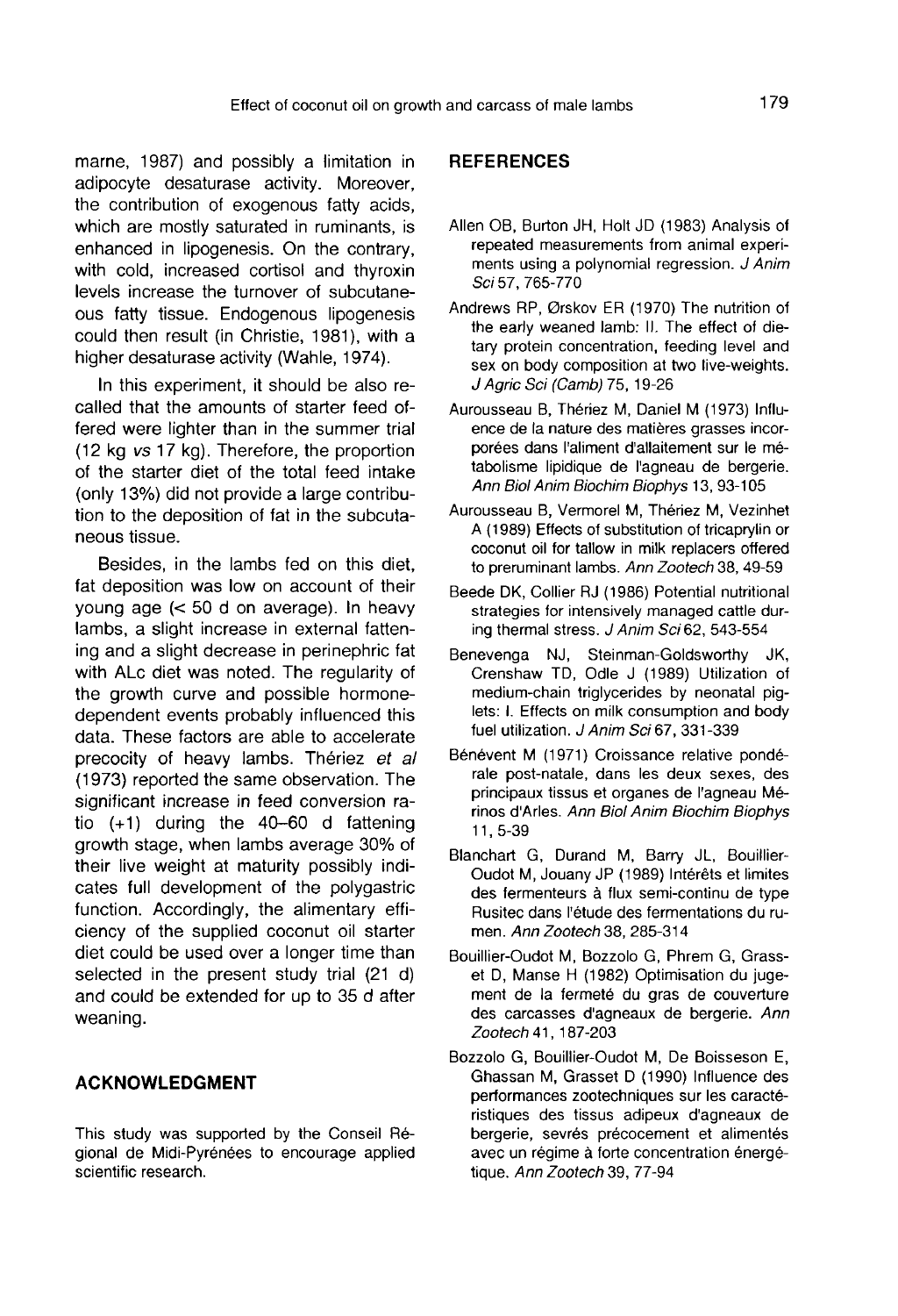- Bozzolo G, Bouillier-Oudot M, Aoun M, Grasset D, Manse H (1991) Influence des acides gras alimentaires a chaine moyenne, incorporés dans le régime de transition en postsevrage, sur les caractéristiques de croissance et de carcasse d'agneaux sevrés précocement et engraissés intensivement en bergerie en été. Ann Zootech 40, 85-105
- Bozzolo G, Bouiller-Oudot M, Quenardelle P, Grasset D, Manse H (1992) Influence de I'incorporation de saindoux dans I'aliment concentré sur la croissance et les qualités de carcasse chez l'agneau mâle sevré précocement. Ann Zootech 41, 205-221
- Busboom JR, Miller GJ, Field RA, Grouse JD, Riley ML, Nelms GE, Ferrell CL (1981) Characteristics of fat from heavy ram and wether lambs. J Anim Sci 52, 83-92
- Cera KR, Mahan DC, Reinhart CA (1989) Apparent fat digestibilities and performances responses of postweaning swine fed diets supplemented with coconut oil, corn oil or tallow. J Anim Sci 67, 2040-2047
- Christie WW (1981) The effects of diet and other factors on the lipid composition of ruminant tissues and milk. In: Lipid Metabolism in Ruminant Animals (Christie WW, ed) Pergamon Press, Oxford, 193-225
- Crouse JD, Field RA, Chant JL, Ferrell CL, Smith GM, Harrison VL (1978) Effect of dietary energy intake on carcass composition and palatability of different weight carcasses from ewe and ram lambs. J Anim Sci 47, 1207-1218
- Czerkawski JW, Brekenridge G (1977) Design and development of a long-term rumen simulation technique (Rusitec). Br J Nutr 38, 371- 384
- Ferrell CL, Koong LJ, Nienaber JA (1986) Effect of previous nutrition on body composition and maintenance energy costs of growing lambs. Br J Nutr 56, 595-605
- Folch J, Lees M, Sloane Stanley GH (1957) A simple method for the isolation and purification of total lipids from animal tissues. J Biol Chem 226, 497-509
- Frost SC, Wells MA (1981) A comparison of the utilization of medium and long chain fatty acids for oxidation and ketogenesis in the suckling rat: in vivo and in vitro studies. Arch Biochem Biophys 211, 357
- Garton GA, Howell FDD, Duncan WRH (1972) Influence of dietary volatile fatty acids on the fatty acid composition of lamb triglycerides with special reference to the effect of propionate on the presence of branched chain components. Br J Nutr 28, 409-416
- Giger-Reverdin S, Aufrère J, Sauvant D, Demarquilly C, Vermorel M, Pochet S (1990) Prévision de la valeur énergétique des aliments composés pour les ruminants. INRA Prod Anim 3, 181-188
- Guesnet P, Demarne Y (1987) Les hormones stéroïdes: corticostéroïdes, progestérone, cestrogènes et androgènes. In: La Régulation de la Lipogenèse et la Lipolyse Chez les Mammifères. INRA, Paris, 67-83
- Jensen C, Buist NRM, Wilson T (1986) Absorption of individual fatty acids from long chain or medium chain tryglycerides in very small infants.  $AmJ$  Clin Nutr 43; 748-751
- JOCE (1971, 1972, 1973) Méthodes d'Analyse des Aliments pour les Animaux. Journal Officiel de la Communauté Européenne
- Jouany JP (1982) Volatile fatty acid and alcohol determination in digestive contents silage juices, bacterial cultures and anaerobic fermentor contents. Sci Alim 2, 131-144
- Lane SF, Albrecht KA (1991) Growth and plasma metabolites of lambs weaned to legume pasture at 28 days of age. J Anim Sci 1, 305-317
- Leat WMF, Harrison PA (1975) Digestion, absorption and transport of lipids in the sheep. In: Digestion and Metabolism of the Ruminant (McDonald IW, Warmer ACI, eds) CSI-RO, Sydney, Australia, 481-195
- Mahan DC (1991) Efficacy of initial postweaning diet and supplemental coconut oil or soybean oil for weanling swine. J Anim Sci 69, 1397-1402
- Molenat G, Thériez M (1973) Influence du mode d'élevage sur la qualité de la carcasse de l'agneau de bergerie. Ann Zootech 22, 279-293
- Murphy J, L'Estrange JL (1977) The perfor mance and carcass fat characteristics of lambs fattened on concentrate diets: 1. Effect of maize and barley as the cereal source and of dietary supplementation with roughage, vitamin E, cobalt and vitamin  $B_{12}$ . Ir J Agric Res 16, 187-204